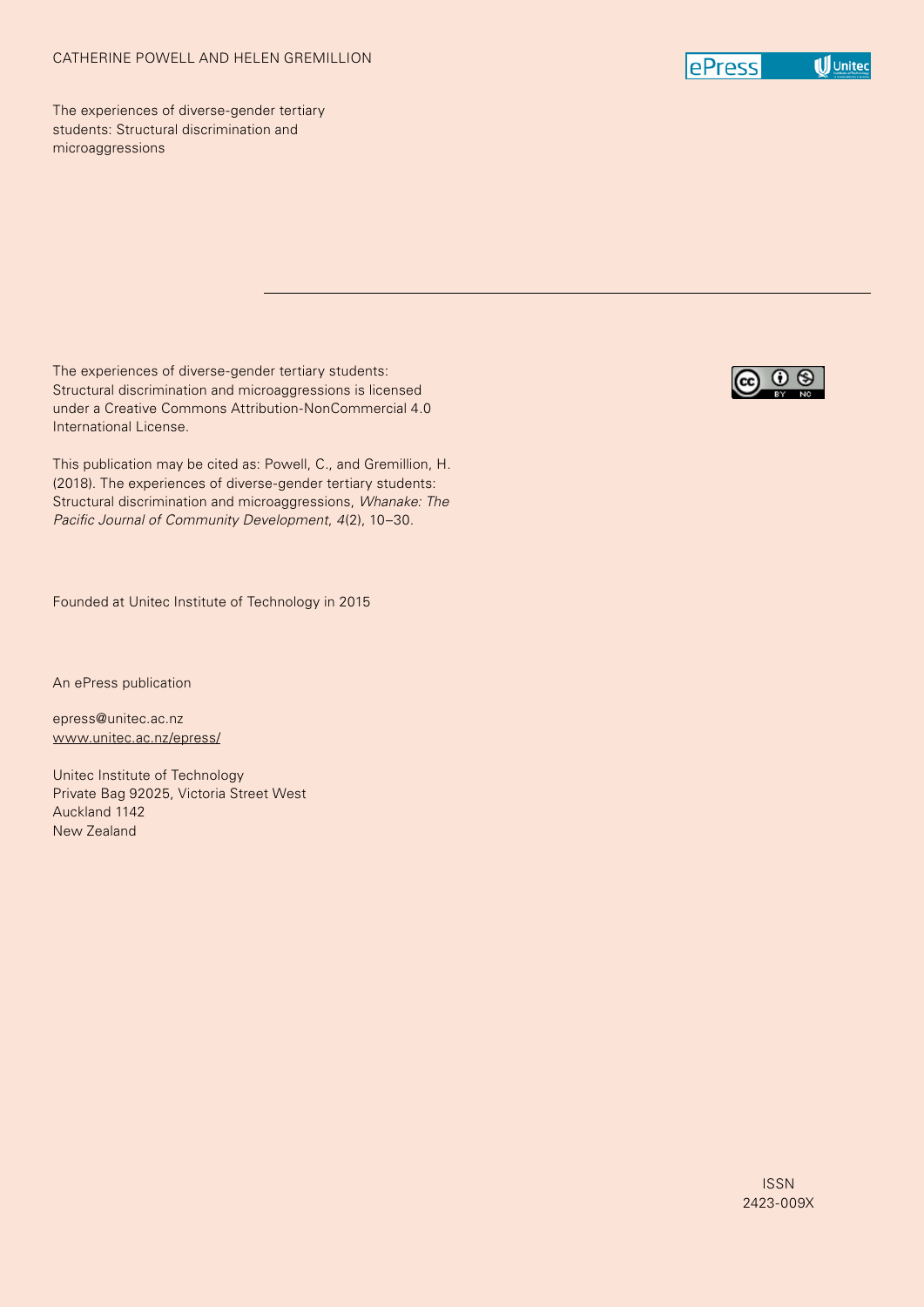# The experiences of diversegender tertiary students: Structural discrimination and microaggressions

CATHERINE POWELL AND HELEN GREMILLION

## Abstract

This paper documents forms of discrimination that students with diversegender identities face within the New Zealand tertiary environment, and reports on students' suggestions for strategies to support the normalisation of gender diversity. Findings from this qualitative study are based on data collected via in-depth, semi-structured interviews with seven participants. They indicate that although participants did not generally experience discrimination through direct attacks or violence, the negative effects of gender-normativity and of administrative processes that were not suitable, as well as a lack of staff awareness about the needs of diverse-gender students, comprise discrimination through ever-present microaggressions. Findings also highlight the resilience of diverse-gender students and their ability to develop personal strategies to manage their experiences of being part of a marginalised group. Strategies that participants identified to help create authentic inclusive tertiary environments include increasing the visibility of diverse-gender identities within policies, processes and curricula, and developing educational programmes for staff on the unique needs of the diverse-gender population. This paper evidences structural discrimination that pervades most of society in relation to gender diversity, and suggests that it could be addressed fairly easily within the tertiary sector by those who manage its systems, pending education and awareness.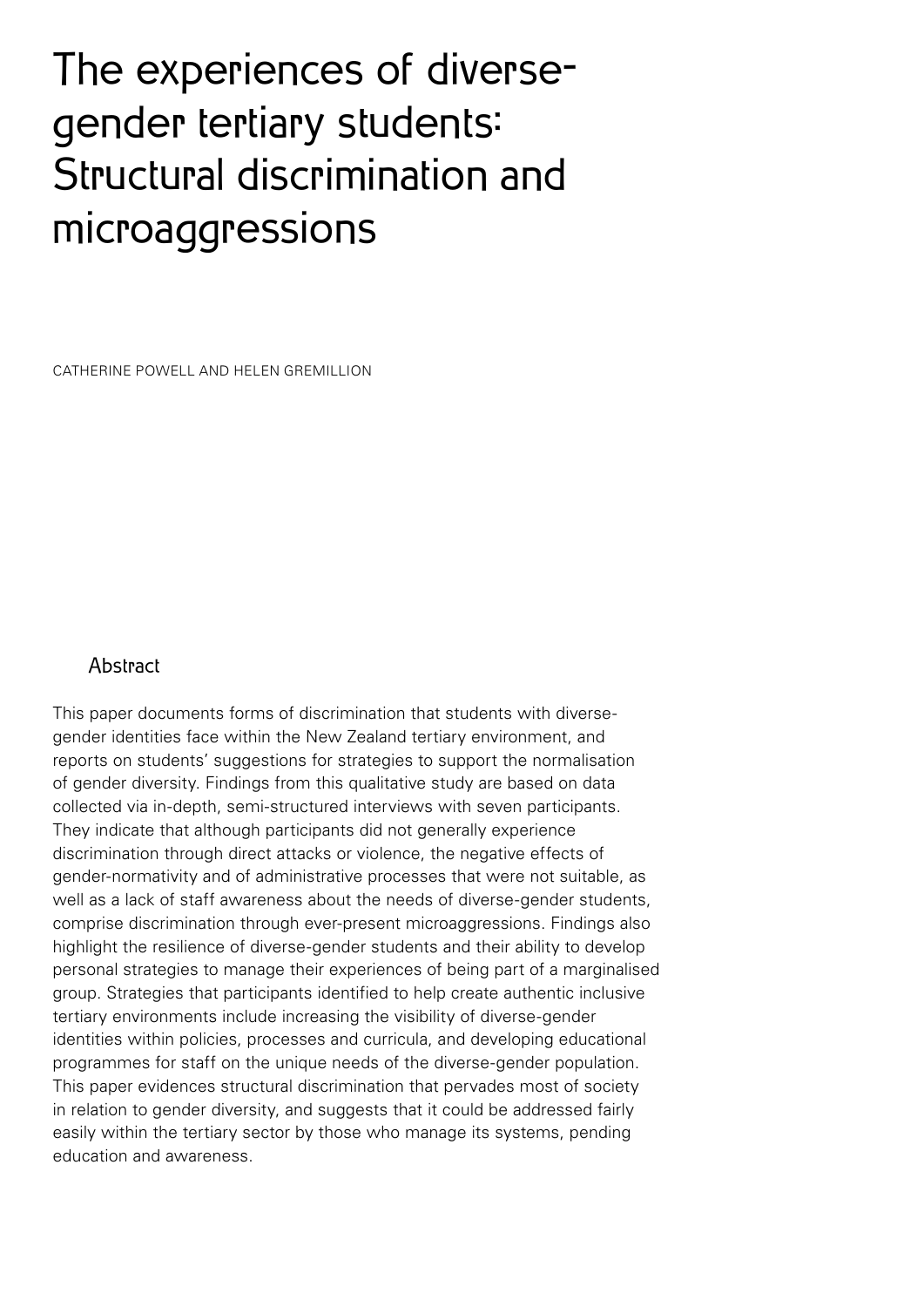## Introduction

This study investigated the experiences of students with diverse-gender identities within the New Zealand tertiary environment. It was undertaken in partial fulfilment of a Master of Education degree at Unitec Institute of Technology in New Zealand, from which the primary author, Catherine Powell, graduated in 2017. The second author, Helen Gremillion, was Catherine's principal supervisor. The aim of the study was to hear directly from the participants whether they had experienced discrimination in relation to their gender identities; what kinds of discrimination, if any, were occurring; and whether participants believed specific strategies might support an inclusive tertiary environment for diverse-gender students. As the diverse-gender community is becoming increasingly visible, a growing awareness is developing about the issues these people face (Beemyn & Rankin, 2011). Due to this visibility, New Zealand tertiary education providers are among the many communities seeking to create inclusive environments so all can find their place to belong within these institutions.

Gender diverse people do not fit into the binary model of gender. Gender diversity is inclusive of, but not limited to, people who are intersex, trans, transsexual, transgender, takatāpui, whakāwahine, tangata ira tane, fa'afafine, akava'ine, fakaleiti, māhū, vaka sa lewa lewa, fiafifine and genderqueer.<sup>1</sup> Regardless of their specific identification, they share the experience of challenging traditional gender norms and because of this, face high rates of discrimination and marginalisation (Case, Kanenberg, Erich, & Tittsworth, 2012).

The New Zealand Youth '12 survey found that one in every 25 high-school students either identifies with a diverse-gender identity or is questioning their gender identity (Clark et al., 2014). The survey showed that young diversegender people face discrimination in their day-to-day lives that impacts on their wellbeing in many ways. Some of the ways this discrimination occurs are: increased levels of bullying, exclusion, and lack of access to health care. More than half of diverse-gender high-school students are afraid that someone at school will bully or hurt them, with 50% having experienced violence. The report from this survey also notes that these experiences follow students into tertiary study.

Numerous studies and reports demonstrate the discrimination and marginalisation diverse-gender people face around the world (Beemyn & Rankin, 2011; Burdge, 2007; Case et al., 2012; Cegler, 2012; Clark et al., 2014; Courvant, 2011; Effrig, Bieschke, & Locke, 2011; Otago University Students Association, 2003; Rands, 2009; Rankin & Beemyn, 2012). This study is the first research project to focus solely on the experiences of diverse-gender tertiary students in New Zealand or Australia.

#### 1

These are terms that describe some of the many different identities within the diversegender community. They include Māori, Samoan, Fijian and Cook Island terms.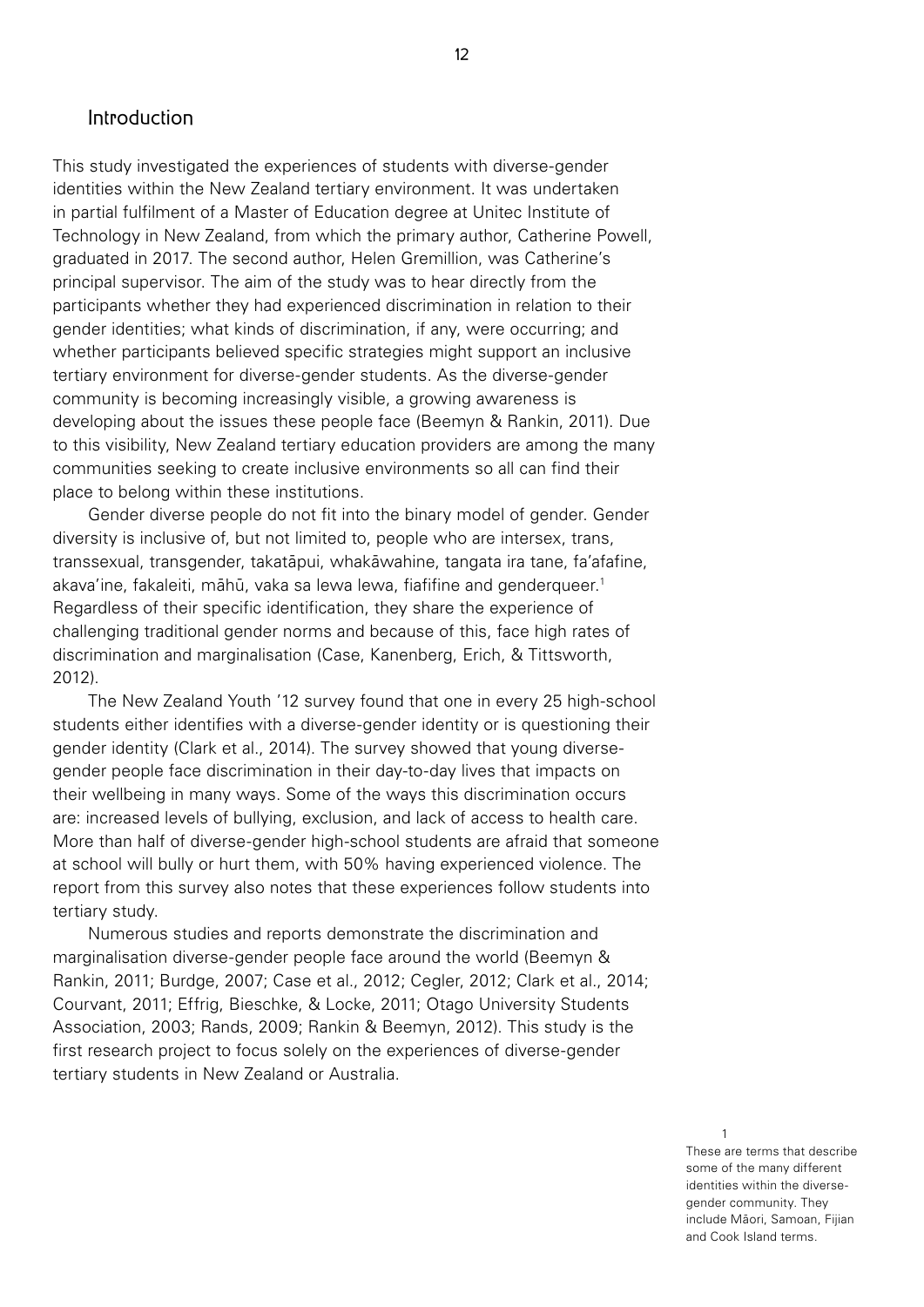## Research Aims

The following objectives framed the study:

- 1. To examine whether diverse-gender students experience discrimination related to their gender identities within tertiary settings in New Zealand and, if so, to identify the ways in which this discrimination occurs.
- 2. To identify strategies that support the inclusion of diverse-gender students within tertiary settings.

Because this study sought to understand the experiences of diverse-gender tertiary students, it was important to ensure that the voices of these students were central to the research. Beemyn and Rankin (2011) report that members of the diverse-gender community often experience a reduced sense of personal agency. The design of this project focused on ensuring the participants could actively engage and decide which stories they wanted to share about how their gender identities impact on their experiences in tertiary settings. The chosen method of data collection, in-depth semi-structured interviews, allows for an evolving dialogue and the creation of space for participants to share not only their experiences of discrimination, but also the strategies that they created in response (Gamson, 2000).

## Literature Review

This area of research is an emerging one; there are a limited number of studies available within the New Zealand context. Several overseas studies include diverse-gender identities along with diverse sexualities when looking at the experiences of tertiary students (Renn, 2007; Skene, Hogan, de Vries, & Goody, 2008; Valentine, Wood, & Plummer, 2009). In addition, two studies in New Zealand cover the experiences of diverse-gender tertiary students (Riches, 2011; Woods, 2013). However, all these studies tend to focus more on the experiences of students with diverse sexual identities.

A few overseas studies report specifically on the experiences of diverse-gender tertiary students (Case et al., 2012; Effrig et al., 2011; Rankin & Beemyn, 2012). Although the current study is the first in New Zealand to focus solely on tertiary environments, a New Zealand report was published identifying the discrimination faced by diverse-gender people in all areas of society (Human Rights Commission, 2008). Also a study of the health and wellbeing of diverse-gender students in New Zealand high schools has been published (Clark et al., 2014).

Below is a discussion of three significant broad themes that figure prominently in this literature. These are: the power of gender normativity, and how diverse-gender students challenge these norms; the discrimination that occurs when social norms are not adhered to; and the strategies that have been developed by diverse-gender people and their allies to navigate the challenges they face as a minority group.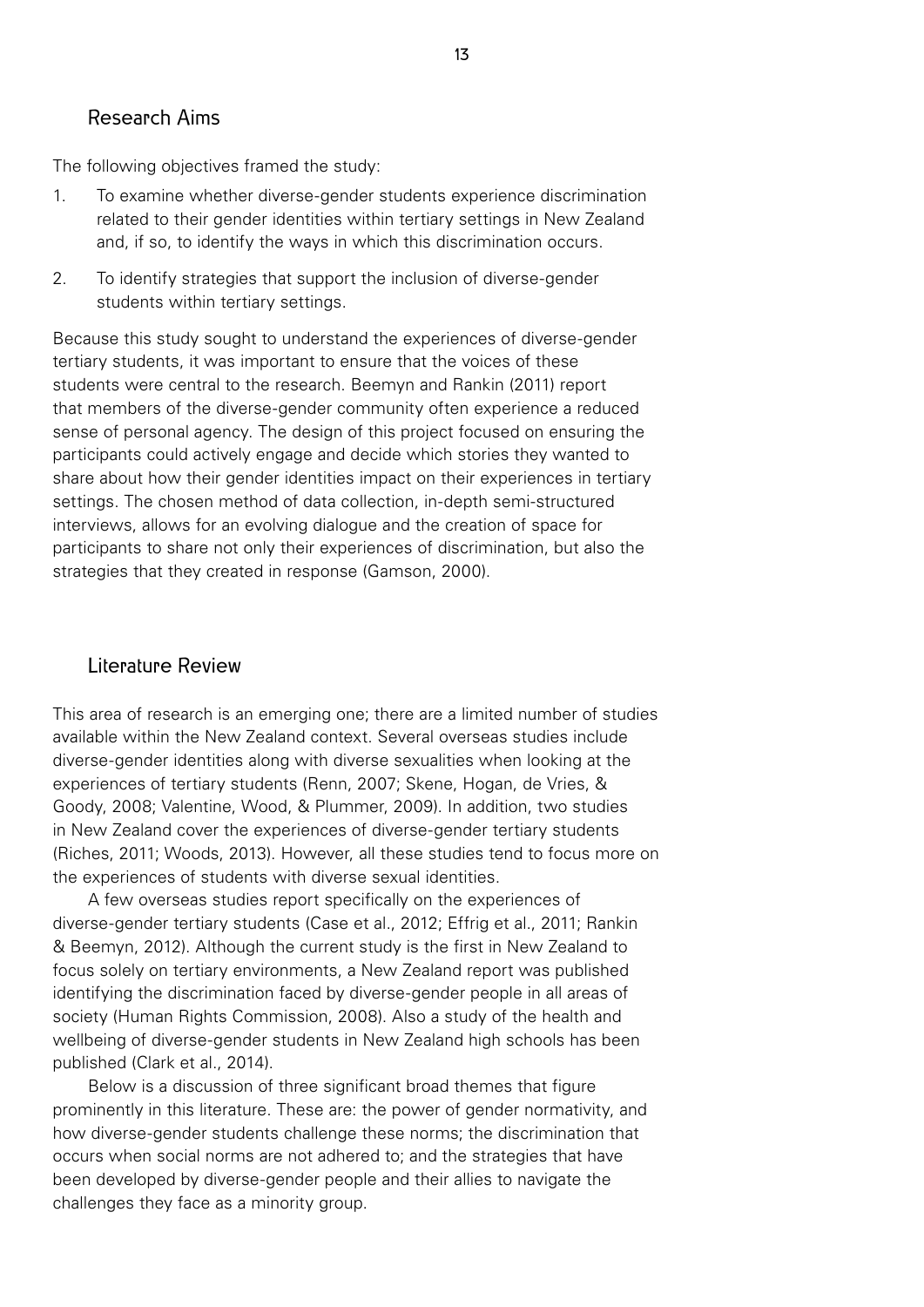## Gender normativity

#### GENDER NORMS

The first step in a discussion of gender norms is to define what is meant by the term 'gender'. It is useful to clarify the distinction between sex and gender. Sex is a term used to describe the biological body and is usually assigned at birth. Two main options are currently available: male and female. Gender, however, is a set of socially prescribed roles and attributes. Fryer (2012) states that the "social roles taken on by men and woman are not rooted in biology but are, rather, products of socialization" (p. 41).

Rands (2009) describes how gender norms are maintained through a "system of power relations with privileges and punishments" (p. 420). This description indicates that gender norms are not only socially constructed, but also kept in place by rewarding those who conform and punishing those who deviate. The underlying assumption that motivates gender normativity is the belief that gender should map neatly onto sex, and that both are binary categories. Fryer (2012) notes that "even within the arguments about whether gender is an 'internal essence' or an 'outer category' the assumption is still that there is male and there is female" (p. 41). The idea that only two natural biological states exist – male and female – has been a dominant discourse within Western culture that has shaped understandings of gender for many years. However recent research challenges this discourse. Fausto-Sterling (2016) reports findings of a research project that explored alternative ways of studying biological sex, moving past a binary model of sex and showing how gender can articulate with sex in multifarious ways. She argues that sex exists on a continuum, and that "behaviours and biology are different manifestations of the same complex system" (p. 13).

#### DIVERSE GENDER IDENTITIES

Diverse-gender people do not fit into the binary model of gender, which is, as noted above, typically understood as flowing 'naturally' from a binary model of sex. They may identify as transgender, intersex, genderfluid, genderqueer or in other ways. In one American study of diverse-gender students, over 100 different gender identities were discovered among participants (Beemyn & Rankin, 2011). Regardless of their specific identification, they shared the experience of challenging traditional gender norms (Case et al., 2012). Beemyn and Rankin (2011) found that under-20-year-olds identifying as gender diverse still go through the discrimination, harassment, and assaults of previous generations; however, they also have more connections to resources and are more aware of their needs than were previous generations.

## Discrimination

DISCRIMINATION IN RELATION TO DIVERSE GENDER IDENTITIES Discrimination towards diverse-gender people occurs when the majority consciously or unconsciously holds an idea of gender normativity and treats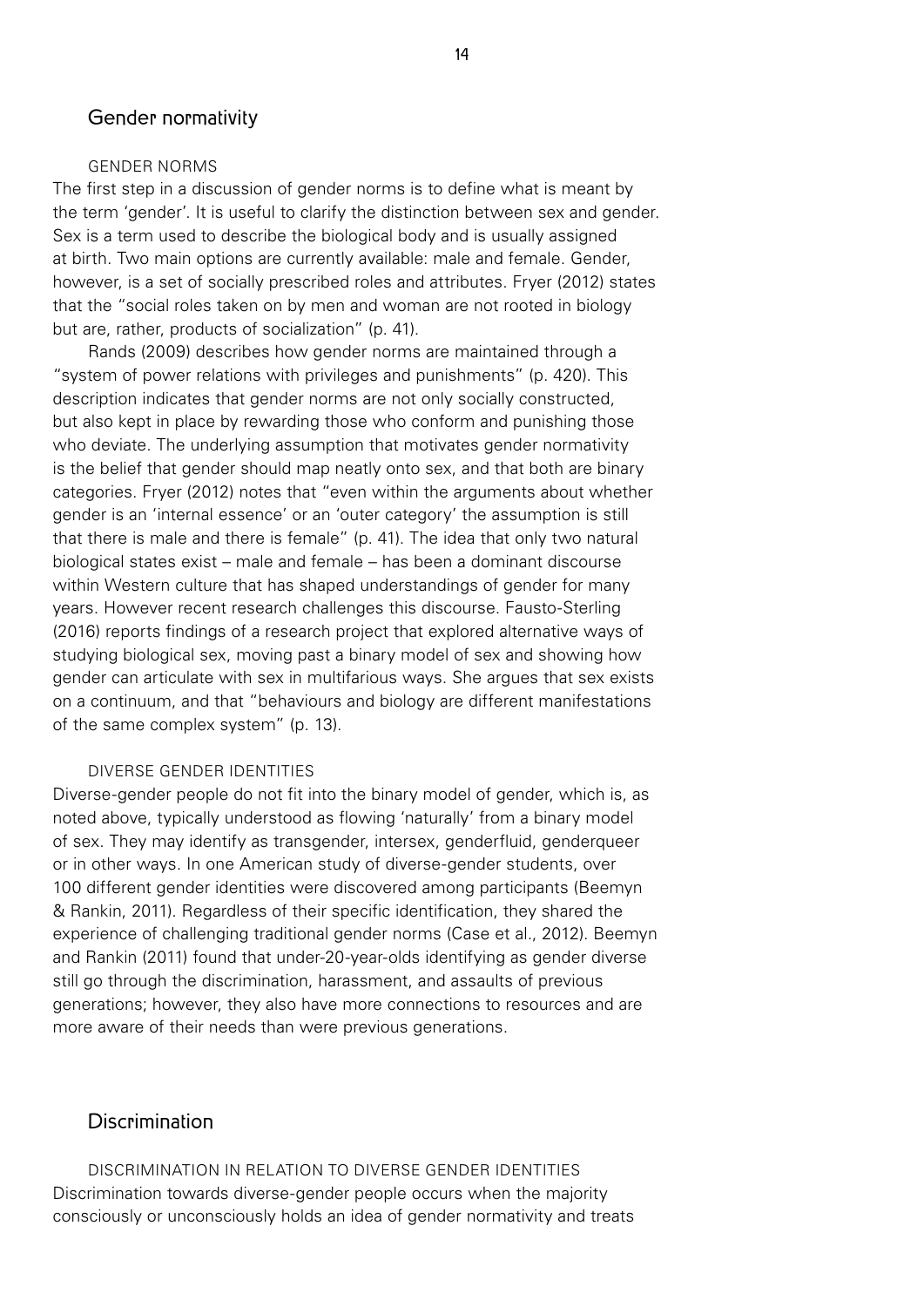those who do not adhere to society's gender norms differently compared with those who do conform (Beemyn & Rankin, 2011; Effrig et al., 2011; Human Rights Commission, 2008). Burdge (2007) states that behaviours and beliefs that do not conform to socially-imposed gender roles attract discrimination from the dominant group. Thus, it is gender non-conformity that puts diversegender people at risk.

Often such discrimination is justified by the belief that diverse-gender individuals deviate from the rules of nature; that is, they are seen as unnatural (Muhr & Sullivan, 2013). Many studies provide evidence of the marginalisation and abuse of diverse-gender people in all areas of society (Case et al., 2012; Clark et al., 2014; Effrig et al., 2011; Human Rights Commission, 2008; Rankin & Beemyn, 2012; Rossiter, 2014). Generally, this discriminatory behaviour from the majority could be described as diverse-gender people receiving negative attention for behaving in ways that are considered inappropriate for their presumed gender in terms of clothing, manner of speech, bathroom use and so on (Rands, 2009). Marginalisation can also occur because diverse-gender people are misunderstood, overlooked, or invalidated, again for not behaving in line with society's gender norms (Burdge, 2007).

As well as individual discrimination, there are many examples of institutional discrimination. Diverse-gender tertiary students often do not have access to appropriate housing, bathrooms, health centres, or administrative systems (Beemyn & Rankin, 2011; Clark et al., 2014; Human Rights Commission, 2008; Muhr & Sullivan, 2013; Spade, 2011). For example, when an application form asks for one's gender but offers only 'male' or 'female', not only are sex and gender conflated, but also anyone outside the gender binary is rendered invisible and receives the message they do not belong. Another difficulty can occur when students wish to change their name and/or sex on academic records (Human Rights Commission, 2008). These changes can be difficult to implement because the relevant staff are unsure of the process or there are simply no systems in place to facilitate the required changes.

Another example of institutional discrimination is the lack of content that includes diverse-gender people within the courses and programmes in which students are participating (Beemyn & Rankin, 2011; Rands, 2009). This gap in material means that it is challenging for diverse-gender students to see themselves reflected in curricula.

#### MICROAGGRESSIONS

Microaggressions is a term that describes small but regular insults, dismissals, and general hostility experienced by racial minorities (Fleras, 2016). Recently it has also been used to describe the negative experiences of diverse-gender people. Microaggressions describe the kinds of comments and experiences that, on their own, do not create significant harm, but when repeatedly experienced can cause stress and anxiety.

New Zealand diverse-gender high-school students reported receiving negative comments from both other students and staff when they used bathrooms that others felt did not match their gender (Human Rights Commission, 2008). There are also examples of staff who have failed to intervene when other students have made hurtful comments (Rands, 2009). Varying degrees of inappropriate comments have been reported, ranging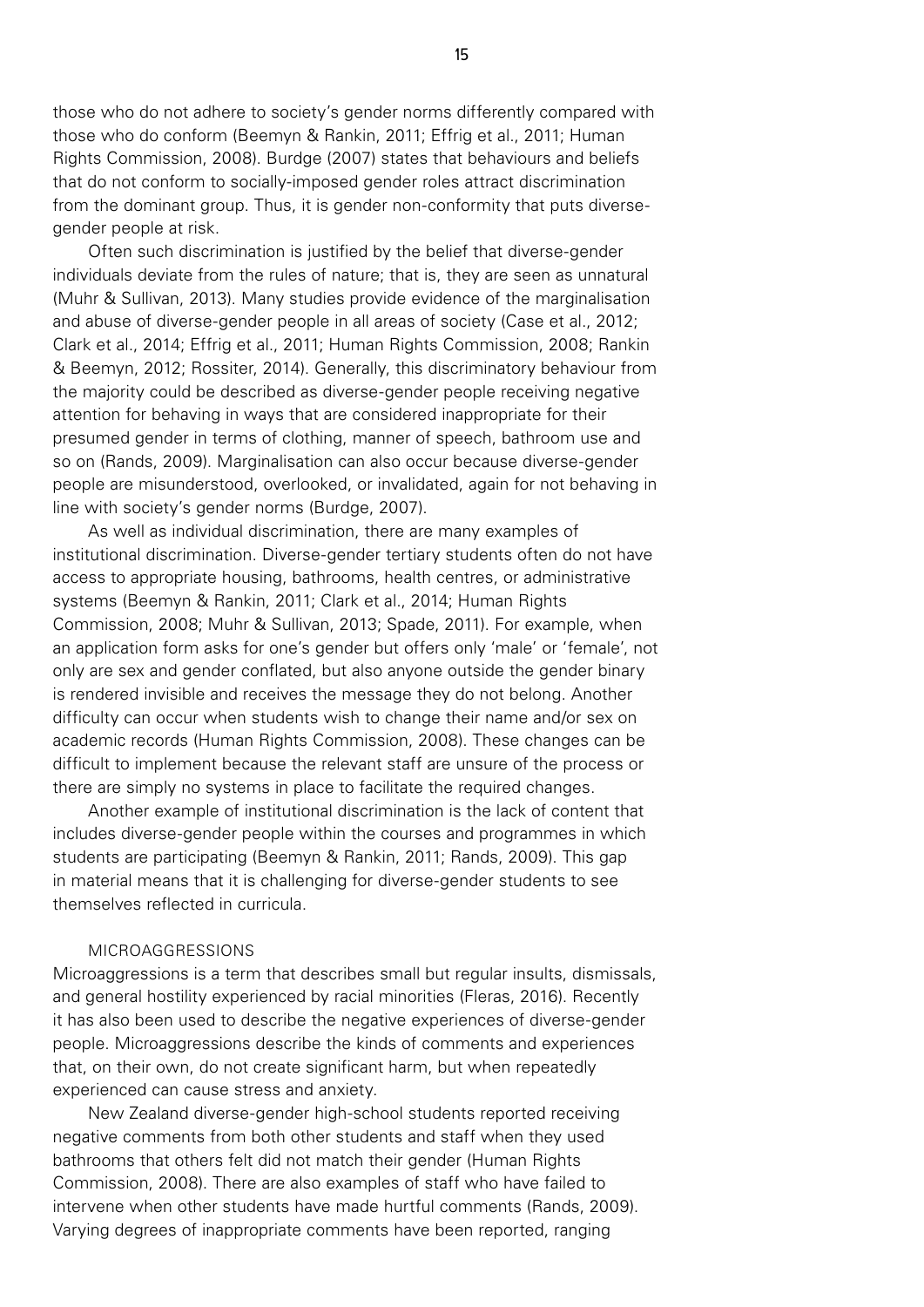from unintentionally hurtful remarks to intentional harassment and bullying. Diverse-gender tertiary students overseas report experiencing the former – microaggressions – in all aspects of their day-to-day interactions on campus, whether it be within the curriculum content and delivery, when seeking career advice and health services, or simply socialising between classes (Beemyn & Rankin, 2011). This form of exclusion and marginalisation creates stress in people who are constantly exposed over long periods.

## MINORITY STRESS

Minority stress is a concept that was developed to explain the experiences of racially marginalised groups. Meyer (2003) also started applying the concept to people of diverse sexualities when examining their health outcomes. Minority stress is a recognised response when a person's values are in a state of conflict with those of the dominant culture. It stems from experiencing discrimination, expecting rejection and enacting concealment (Dispenza, Brown, & Chastain, 2016).

Studies have shown that diverse-gender tertiary students have elevated rates of distress compared with their gender-conforming, or cisgender,<sup>2</sup> counterparts (Effrig et al., 2011; Human Rights Commission, 2008). A New Zealand survey reporting on the health and wellbeing of high-school students found that although the diverse-gender group is numerically small (around 5% of students) its members faced significant wellbeing disparities compared with cisgender students. Their experiences included lower confidence levels, higher depression and suicide rates, bullying, and lower rates of perceiving that a parent cares for them (Clark et al., 2014).

#### Strategies to create inclusive environments

#### PHYSICAL ENVIRONMENT

When considering the various strategies suggested in the literature, focusing on the physical environment consistently appears as a priority, and includes appropriate access to bathrooms, housing and healthcare (Case et al., 2012; Clark et al., 2014; Effrig et al., 2011; Human Rights Commission, 2008; Otago University Students Association, 2003; Rankin & Beemyn, 2012). By creating a physical environment in which students can use a bathroom without fear, and have access both to living environments that are safe from harassment and to healthcare providers who are knowledgeable about the unique needs of diverse-gender people, tertiary providers are removing the first level of barriers to diverse-gender students' inclusion and engagement (Effrig et al., 2011; Rankin & Beemyn, 2012).

When looking at the lives of diverse-gender young people, studies have also noted these students often arrive at institutions with an expectation of being excluded because of their experiences in high school and in the wider society (Beemyn & Rankin, 2011; Clark et al., 2014). Ways to provide a sense of connection with others, whether in a physical 'rainbow space' or through social connections via groups and activities, are suggested to assist in addressing the need for acceptance and belonging (Case et al., 2012; Cegler,

2 Cisgender is a term used to describe a person whose gender identity matches the sex they were assigned at birth.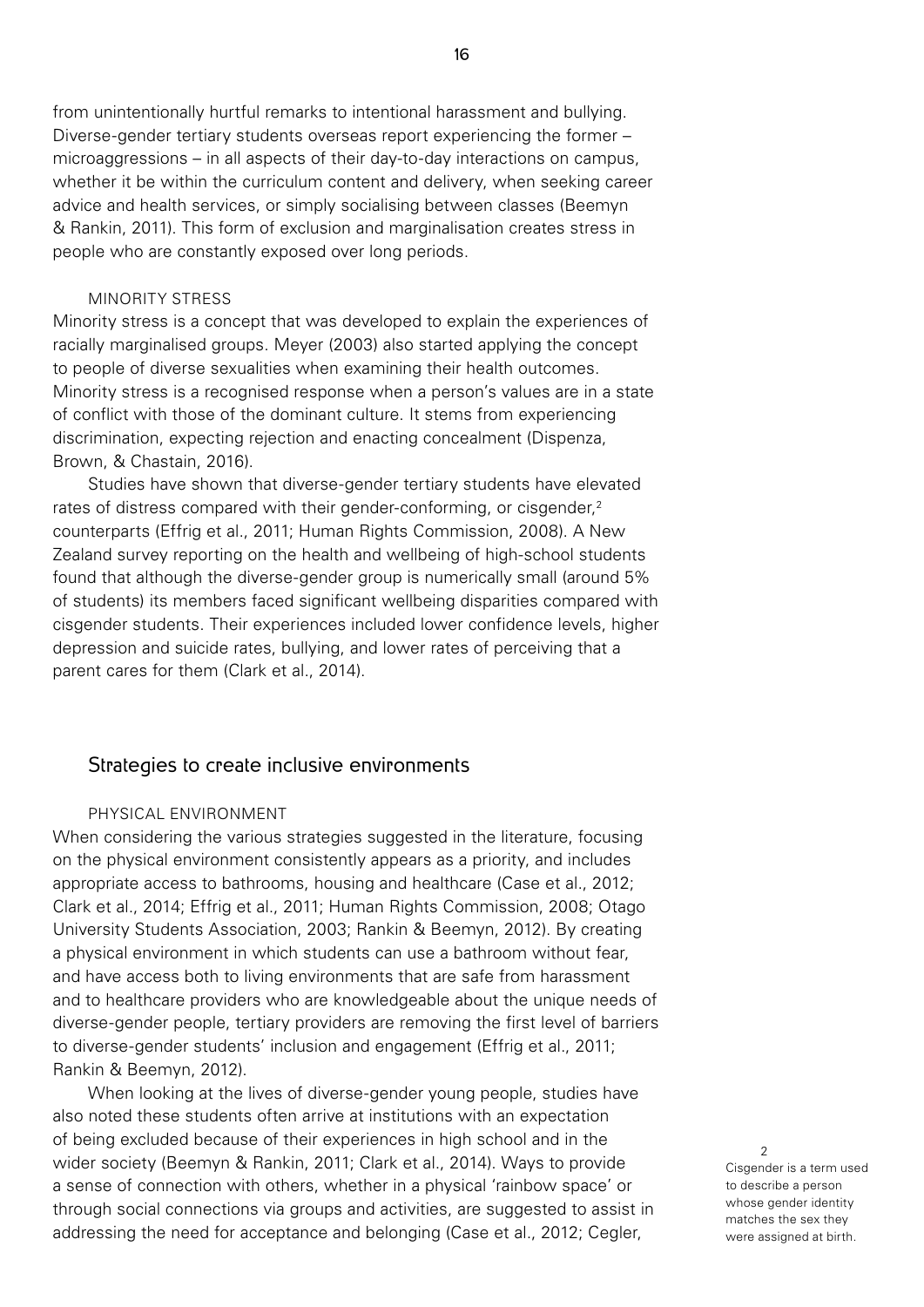2012; Effrig et al., 2011; Rankin & Beemyn, 2012; Skene et al., 2008; Woods, 2013).

The literature also points to the need for overt inclusion of diverse-gender identities within tertiary institutes' policies and practices (Case et al., 2012; Cegler, 2012; Effrig et al., 2011; Rankin & Beemyn, 2012; Skene et al., 2008). Policies and practices are linked to the physical environment in that they protect its safety. Most tertiary providers have anti-harassment policies; however, few directly mention gender identity and expression. This omission leaves the 'sex' category within such policies open to interpretation and adds to the invisibility of this group of students.

#### ABILITY TO SELF-IDENTIFY

Burdge (2007) states that "it is empowering for oppressed groups to control the language representing them" (p. 244). There are many occasions when tertiary students are asked to identify their gender, however often there are usually only two options from which to choose. Such a limited choice does not acknowledge the fact that there is a huge range of gender identities currently in use. As noted above, in one American study of diverse-gender students, over 100 different gender identities were discovered among the participants (Beemyn & Rankin, 2011). A key strategy for supporting diverse-gender students is to create processes in which they can choose appropriate words to describe their gender identities.

AWARENESS OF DIVERSITY AND CHALLENGING GENDER NORMS It is recognised that even when changes are made to physical environments, policies, and practices, if the people within tertiary institutes are unaware of gender-conforming privilege and its impact on the diverse-gender community, the required culture shift will not occur (Rankin & Beemyn, 2012). One way to increase awareness and challenge gender norms is to use gender-inclusive language (Burdge, 2007; Burford, Lucassen, Penniket, & Hamilton, 2013; Case et al., 2012; Macdonald, 2011). Burdge (2007) suggests that those wishing to create inclusive environments need to use inclusive language and challenge others when they use gender stereotypes. If enacted effectively this strategy can educate others but also create alliances. It points to the importance of education occurring not only in the classroom, but also through individual actions in all areas of people's lives.

## Methods and Methodology

This qualitative study employed in-depth, semi-structured interviews. It has been suggested that for a study of this nature, a sample size of five to eight participants is large enough to provide a rich data set (Tracy, 2012). Notices were circulated via social media and other electronic networks; respondents self-identified as gender diverse and volunteered to be part of the study. Seven participants were selected, from seven different institutions.

An inductive analysis model was chosen that could allow the data to drive the analysis, and could enable patterns to emerge from the many different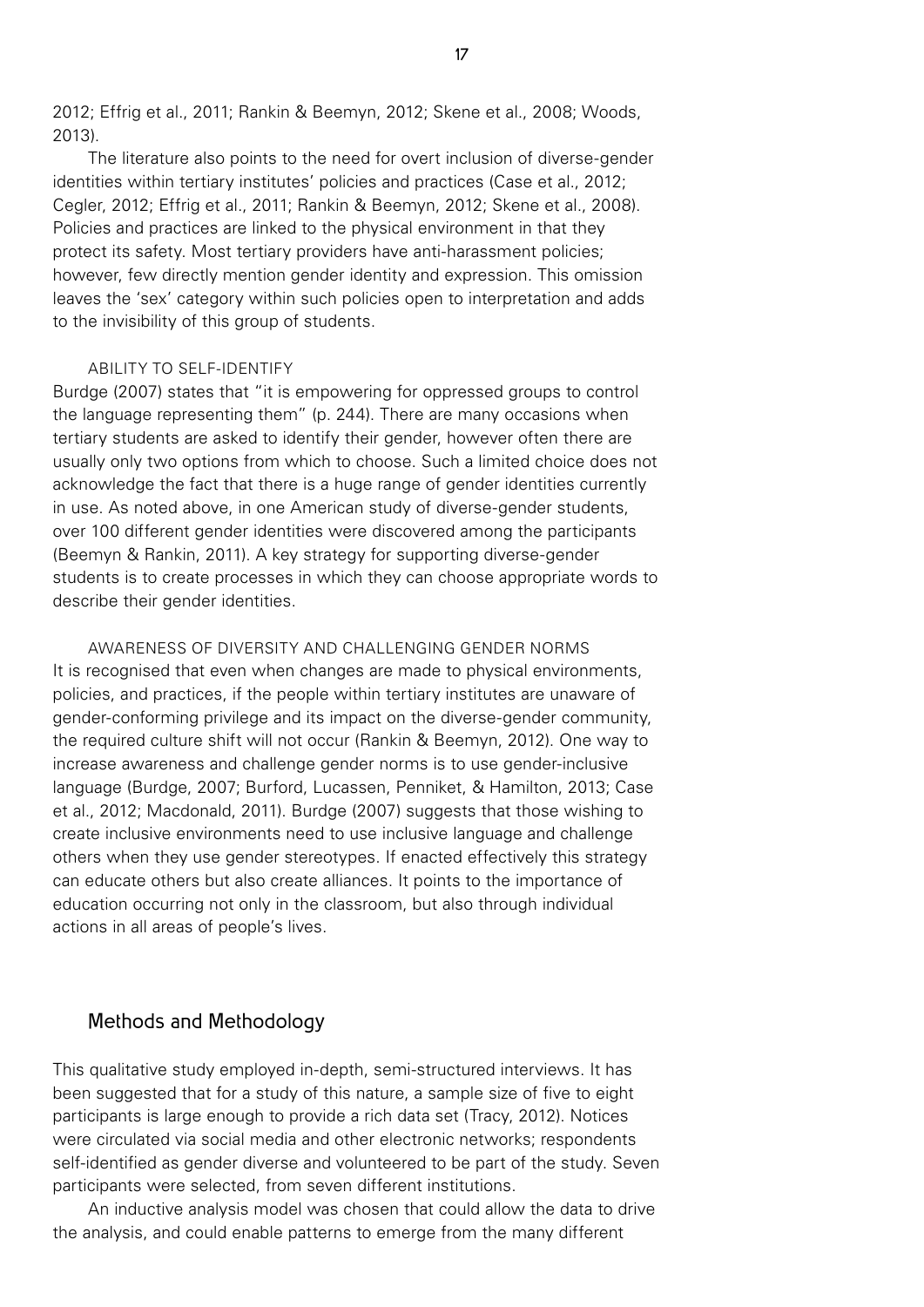concepts and insights in the data (Lofland, Snow, Anderson, & Lofland, 2006). Thematic analysis allowed identification of themes both within the individual data sets from each participant, and across the entire data set (Braun, Peus, Weisweiler, & Frey, 2013). The six-phase analysis process set out by Braun and Clarke (2006) was used to create a transparent process: 1. Familiarise self with the data; 2. Generate initial codes; 3. Search for themes; 4. Review themes; 5. Define and name themes; and 6. Produce the report.

## Findings

#### DISCRIMINATION

The first research question asked whether participants experienced discrimination, and if they did, what kind(s). Discrimination is often described as someone being treated unfairly or as 'less than' another person in the same situation. The most interesting finding from the interviews is that six out of seven participants reported no discrimination experienced. This response reflected the fact that the six participants had not experienced people behaving towards them in directly unkind or violent ways. As one participant put it, "…there are no tomatoes being thrown, I've never had any slurs thrown at me that I am aware of". However, what became apparent when analysing the findings was that all participants were treated differently, and in unwelcome ways, from their gender-conforming peers in a variety of ways throughout their tertiary education. Despite reports of not experiencing discrimination, there is consistent evidence in the data that all participants have been discriminated against because of their gender identities.

Participants' experiences of discrimination were wide ranging; however, three main areas stood out as impacting all of them: the effects of gender normativity, problematic administrative processes, and a lack of staff awareness. It also became apparent that ongoing, mostly covert, discrimination had a negative impact on the participants, creating the experience of minority stress.

#### GENDER NORMATIVITY

Gender norms can lead to incorrect assumptions and comments reflecting an expectation that everyone should conform to a binary model of gender. Participants reported the impact of incorrect pronoun use as well as being challenged for using the 'wrong' public facilities. They also reported the need to 'self-edit' to avoid confrontation in the face of others' incorrect assumptions.

One way these assumptions manifest is others using a pronoun that does not match the gender identity of the person referred to. This phenomenon can be described as 'misgendering'. Lennox,<sup>3</sup> who identifies as genderqueer<sup>4</sup> and uses they/them pronouns, spoke about the effect of people using female pronouns to refer to them:

I feel that female pronouns are much too heavily weighted in terms of gender. To me, it feels like the pronoun takes the societal expectations of what we consider to be a woman and places it upon me like a mantle I'm

Pseudonyms are used for all participants; gender identities and pronouns remain unchanged.

3

A person who identifies with neither, both, or a combination of masculine and feminine genders.

<sup>4</sup>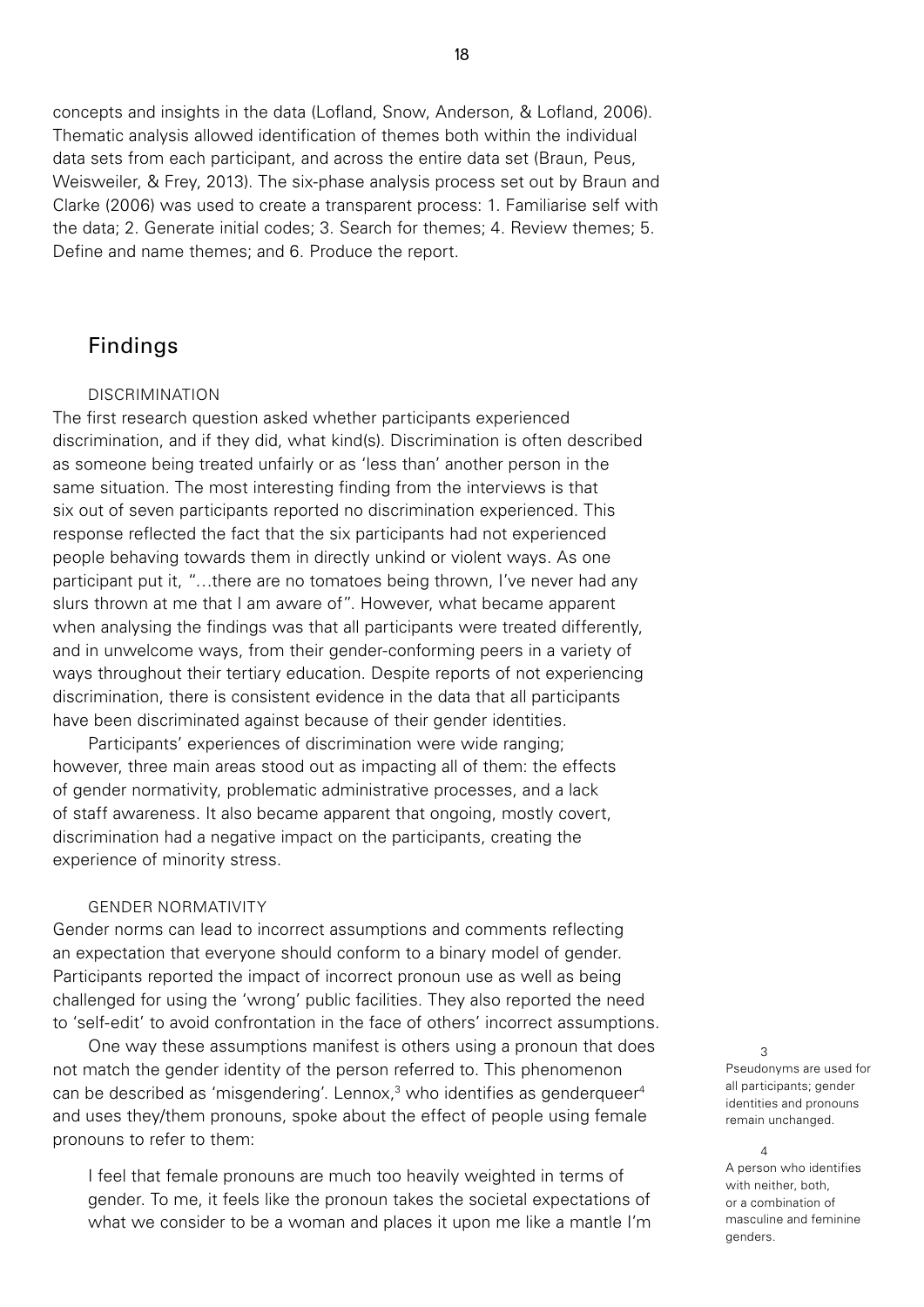supposed to uphold. It makes me very uncomfortable, especially when referred to as 'that girl' or 'that lady'.

Most of the participants spoke about the need to speak up about their gender identities to avoid being misgendered. Due to gender norms, it is often assumed that people are cisgendered and if they are not, it is seen as the responsibility of those with a diverse gender identity to disclose to the person making the incorrect assumption. In addition to needing to disclose their gender identities, participants also reported incidents in which, even after such disclosure, they still experienced staff making inappropriate assumptions about pronouns. Tatum, a transmasculine person who uses they/them pronouns shared their experiences in the classroom:

I did have a few problematic incidents like I had one of my lecturers who thought it was alright to call trans people "it" and that we liked being referred to as "it". So, I had to basically give the class a lesson in pronouns that day.

In addition to incorrect pronoun use, many participants talked about their fear that others would challenge their use of a bathroom. Jay, who identifies as agender<sup>5</sup> and uses he/him pronouns, described an incident when he was trying to use a bathroom that had a wheelchair sign on it as there were no other gender-neutral toilets available:

I remember one woman, you have to push the door button and wait for [the toilet door] to close and I pushed the button and I was waiting for it to close and this woman pokes her head in and goes, oh are you allowed to use the handicapped ones? And I go, it's also for gender neutral stuff. And the door is closing and I'm bursting and really uncomfortable and she's like, what? [and I think] I have to pee! Can you get your head out of the door because I just want to pee in peace! And this is not your business!

Although this question about bathroom use may seem appropriate to some, the above is a clear example of how incorrect assumptions about gender, due to gender norms, create intrusions into diverse-gender people's lives that often result in embarrassment and frustration. One coping strategy participants developed in response was 'self-editing': at times, they would consciously choose to conform to gender norms to avoid being challenged. This response often led to the experience of a dual identity with different names and pronouns being used in different settings. Jay explained:

I've got two mes. There is the legal me and then there is the real me. And because of certain legalities I'm stuck with the legal me and can't quite shake it but I try to keep it in the background as much as possible.

Overall it was clear that gender normativity created a range of challenges including others making incorrect assumptions about the participants, the issue of when to disclose one's gender identity to others, and the self-editing that occurred as participants navigated their way through their educational experience.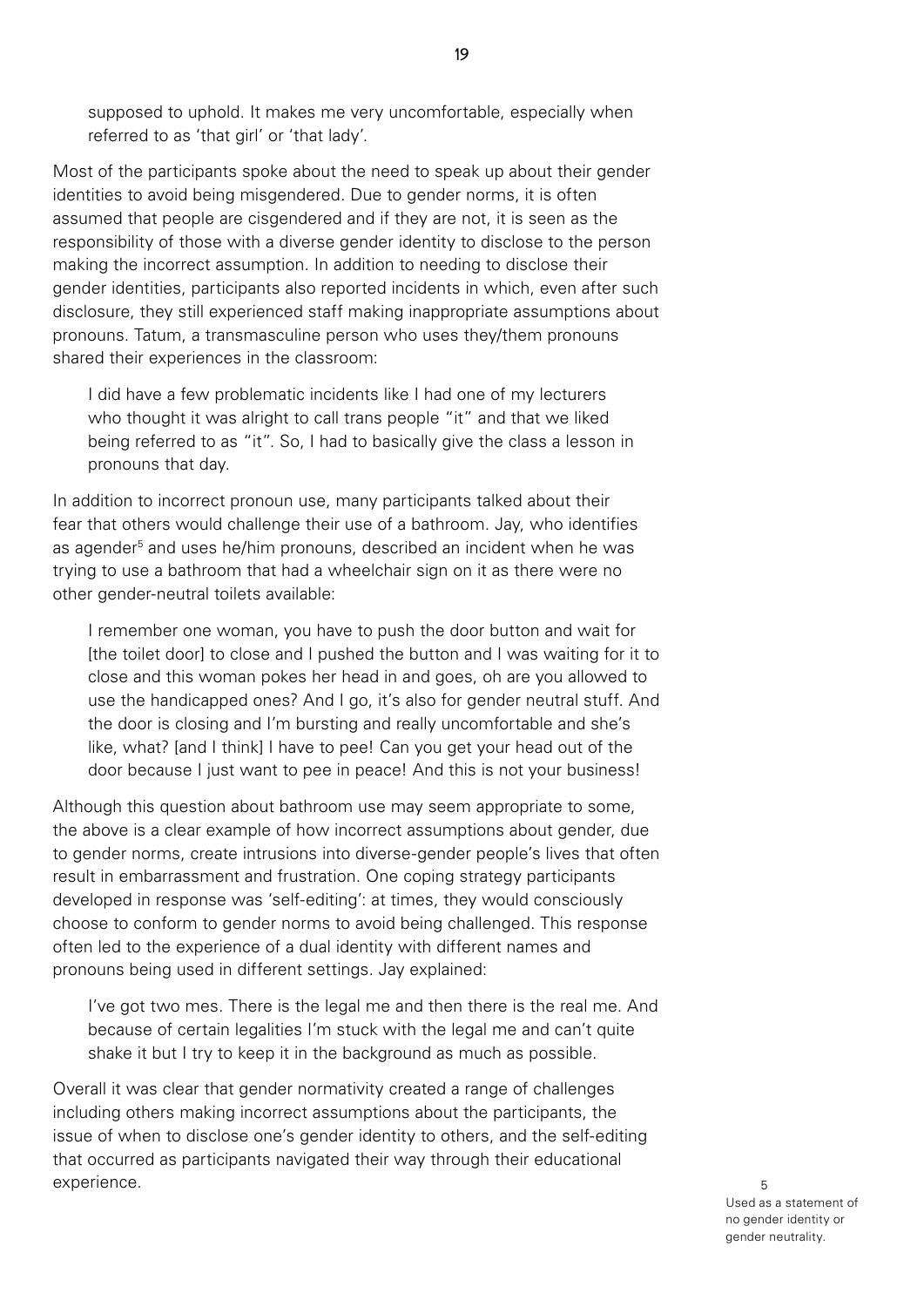#### ADMINISTRATIVE PROCESSES

All participants spoke about the challenges they faced navigating administrative systems in tertiary environments. Three areas emerged as the most commonly reported areas of concern: the correct recording of gender and names during the application process; the rigidity of current enrolment systems; and a general sense that including the diverse-gender population within administrative processes was not a priority for tertiary staff.

Many of the participants are known by names that are different from their legal names. While it was acknowledged that what constitutes a legal name is outside the direct influence of the tertiary provider, participants often verbalised frustration about a perceived lack of willingness by staff to solve the problem of how to prioritise chosen over legal names. Jay spoke of his experience working with staff to record a name that is different from that on his birth certificate, and of his frustration when told that it was not possible:

I think, my personal feeling is, as a university administrator you really do want to stick to the legislation … you want to be seen to be doing what you have to do by law and I would characterise them as relatively conservative in terms of legalities ... so people are sticking to what they know rather than trying to branch out into new things where there is no legislation around it.

Similar bureaucratic challenges were also mentioned in relation to how tertiary providers record gender during the application process. Most participants commented on their discomfort at being presented with only two options, male and female,<sup>6</sup> when completing the application forms. Jay sums up the participants' overall reactions when describing his response to seeing these two options on forms: "Actually I can't answer this question because there is no option for me!" This sense of being either invisible or excluded was mentioned by many of the participants when discussing requests to identify their gender on different forms and surveys.

Participants also reported that administrative systems were often inadequate when it came to ensuring they were referred to by the correct name. Some tertiary systems had a process in place for listing a 'preferred' name; however, this option did not always ensure the student was referred to by this name. A number of participants identified the practice of passing around a roll for students to sign at the start of class as problematic, as it often had legal names recorded instead of chosen names. These uncomfortable situations also seemed to create opportunities for diverse-gender students to support each other. Consider, for example, Lennox's response to their friend's legal name being on the class roll:

… I usually sit next to them, and every time that roll comes round it's always wrong. It's always under the name that they are registered under, not their preferred name. I have taken to getting it before they do, erasing it as much as I can and writing it in correctly and making a note for them to please change it and then passing it [on]. They appreciate it because it is literally every time we go to the workshop. They shouldn't have to deal with that.

As noted above, male and female are in fact options for identifying sex, not gender.

6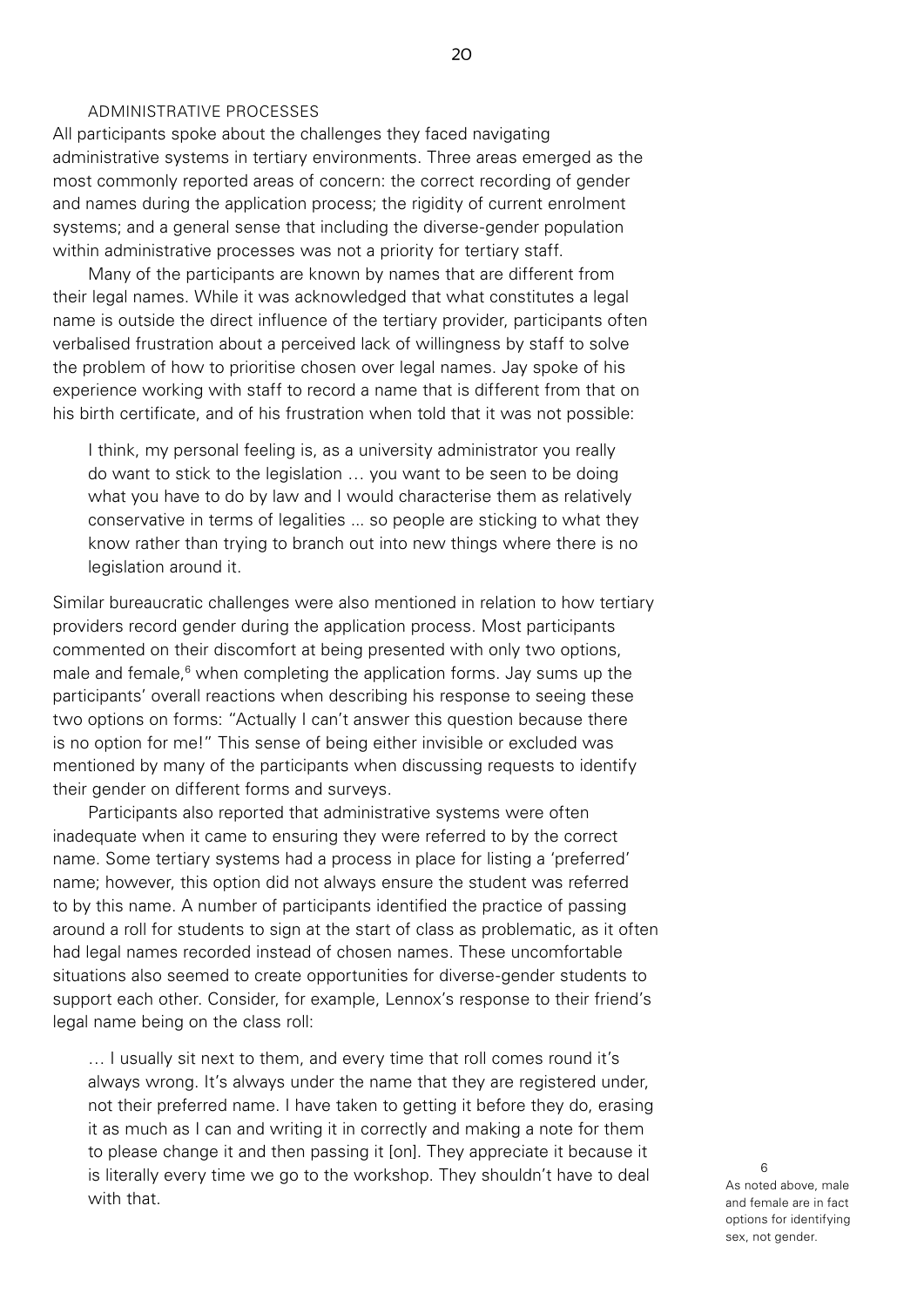Several participants talked about their preferred name being listed but lecturers still reading out their legal names. When asked why they thought this happened, participants attributed the behaviour to lack of awareness about the importance of the student being referred to by their correct name.

#### LACK OF STAFF AWARENESS

Another key finding from the study is the general lack of staff awareness in relation to the diverse-gender population. All participants reported providing gender-diversity education to staff simply to give a basic understanding about their needs in relation to their gender identities. Participants reported that although some staff did demonstrate a level of awareness about diversegender people, this knowledge was probably attributable to their field of expertise rather than any general teacher-education programmes.

Several participants reported challenges when interacting with staff. For instance, Tatum found it challenging when explaining to a staff member the importance of using they/them pronouns, finding that "she was more focused on the grammar than using gender neutral pronouns and the effect it has on students." Tatum went on to talk about their hesitation in taking on the role of educator:

If I knew they were all getting diversity training I would probably be more open to speaking. I don't think the students should be the ones to educate their lecturers … because I don't think it's our job. You can just go on Google.

Many participants reported that this educational role was an energy drain that distracted them from their own studies.

#### MINORITY STRESS

Minority stress occurs when a person is part of a marginalised group and their values conflict with those of the dominant, or majority, culture (Dispenza, Brown, & Chastain, 2016). This stress response and the hypervigilance linked to it stem from experiencing discrimination, working to conceal a part of oneself that is not in line with majority values, and the expectation of rejection if concealment is not successful. All participants reported some level of stress directly related to how others interacted with them, and a need to remain on 'high-alert' for possible discrimination.

All those interviewed were aware that prejudice and discrimination occur in other settings and all were, to varying degrees, on guard and ready for such occurrences during their tertiary experience. One of the ways this hypervigilance manifested was through participants not doing certain things that would disclose their gender identities, for fear of future consequences. Lennox explains why they do not disclose their genderqueer identity to everyone. "People would probably start avoiding me, because when people don't understand something, often times they will just avoid it altogether … to avoid trying to understand it or just because they are frightened about a new concept, which I understand."

Most of the participants reported some level of awareness about how these experiences negatively impact their confidence levels. Tania reported feeling concerned even when the comments being made were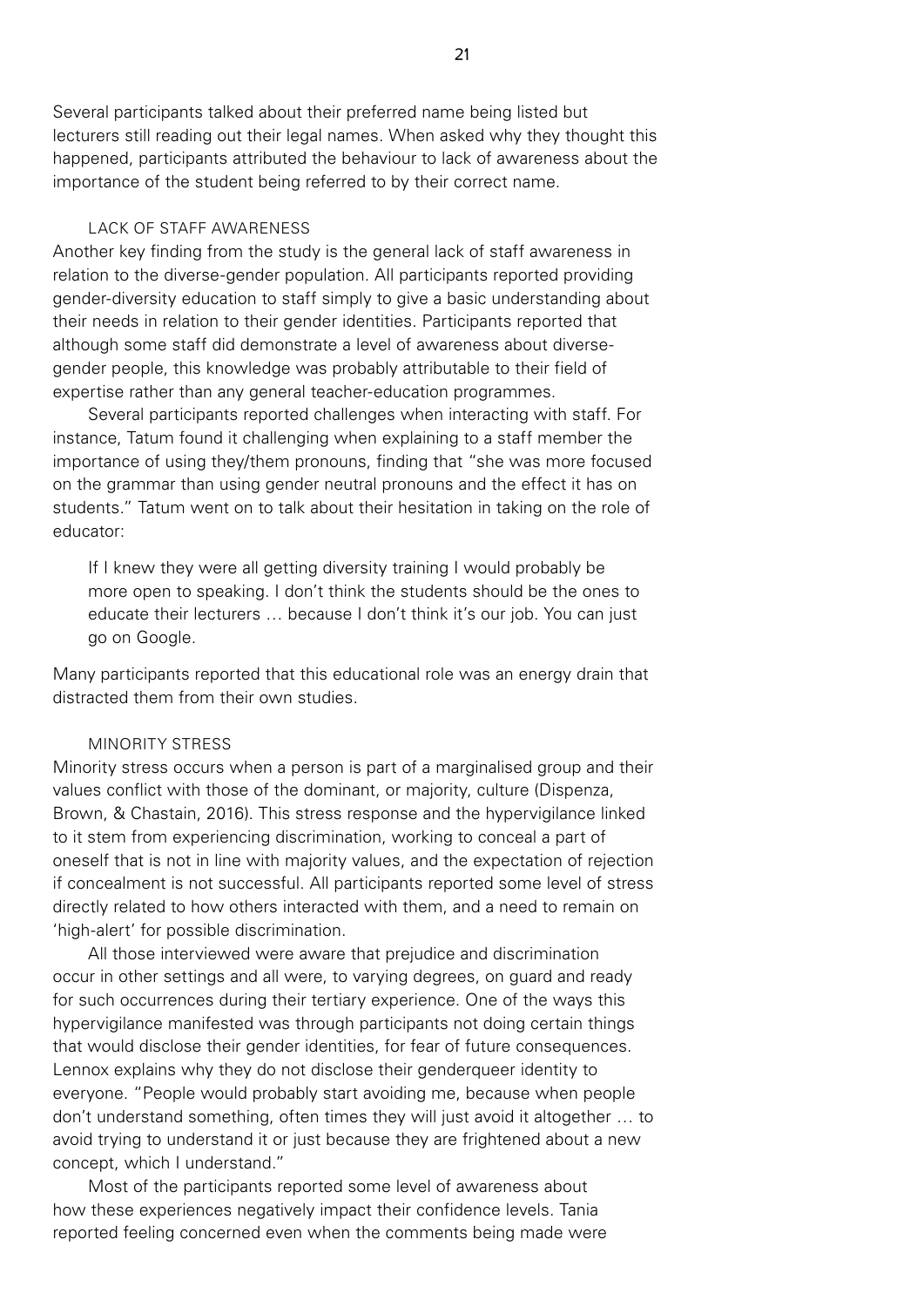meant to be positive: "…I came in and one of the lecturers … said, 'Oh you bring flamboyance to [tertiary provider]' And I said, 'Oh my gosh am I overdressed?'" Although the staff member reassured her that this remark was meant as a compliment, Tania's immediate response was to assume she had done something wrong. Tania's response mirrored other comments from participants who often reported a desire to 'fit in'.

Jay described how the feeling of many small but hurtful interactions builds up during the day:

It's when it piles up all day. That's exactly what microaggressions do. If you say to me, "Is your name really [name omitted]?" I can laugh it off but if you are the 50th person to ask me that today, that piles up and it's hard. And it's chipping away. That's what microaggressions do. You can't legislate against microaggressions because people don't know they are doing it. And it's so hard to pin it down too. … You can't legislate it ... you can only educate.

In addition to the negative comments and questions participants reported experiencing, unspoken expectations also became apparent. A few of the participants reported feeling that others expected them to disclose their gender identities and that if they didn't they would be perceived as being deceitful. Tatum spoke about this issue in relation to both sexuality and gender identities:

Queer people in the class always have to come out but … it's just assumed that you can stay silent if you are a heterosexual or cisgendered. It's not a big thing but we are almost expected to declare our [identities] every single time*.* 

Participants regularly expressed frustration that they would often be treated differently from those in the majority, along with a sense of resignation that nothing would change.

Overall the study found that much of the discrimination experienced was connected to how societal gender norms are woven throughout tertiary education structures and appear in staff attitudes. As Lucy says:

It's silent. The discrimination is silent. It's evasive … and the minute you are not heard or you are not represented, that is when this invisible discrimination starts to happen. And there is no more insidious discrimination than people forgetting you are there.

Although the participants did not use the term minority stress to describe their experiences, there is clear evidence that a heightened sense of vigilance was required for them to move through their tertiary studies in ways that worked for them. They developed many helpful strategies for managing this stress, but they were also often left tired and at times frustrated or even anxious.

#### **STRATEGIES**

In addition to identifying the types of discrimination that were occurring, this study identified strategies that support inclusive practice for diverse-gender tertiary students (research question 2). These findings can be divided into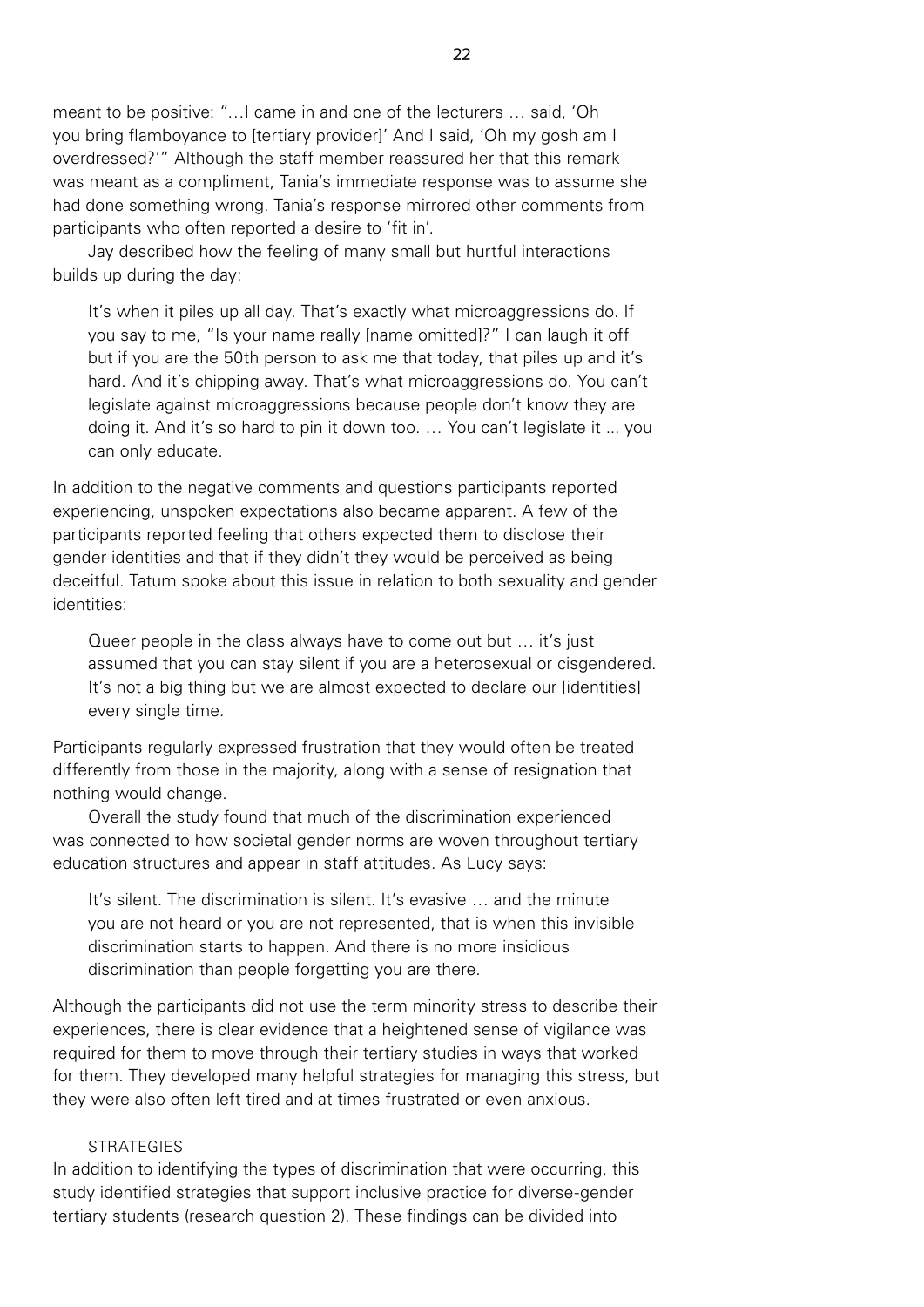two categories. First are the personal strategies participants developed, demonstrating the resilience and adaptability required to succeed in the current tertiary environment. Second are the strategies participants identified as being useful for creating inclusive environments. These latter fall into two main groupings: visibility of diverse-gender people within policies and processes, and education for staff about the needs of diverse-gender students.

## PERSONAL STRATEGIES

All participants created ways to develop strong social connections with other students and staff. For some participants, creating social connections meant finding places where they could go to relax and feel comfortable. Lennox described how one space at their university felt like being at home, where they could focus on studying. "I actually just really liked the environment there. It's quite comfortable; I don't feel pressured by any of the students around me." Sam joined the queer group on campus to find a space that felt comfortable and enjoyed the social activities and charity work the group arranged during the year. Sam found in that environment she could relax and did not feel the need to self-edit in the same way as with other groups, due to the level of acceptance. Sam described the queer groups thus: "It's like a safe place to go so you don't have people judging you or getting up in arms about [your gender expression] as well."

However, not all participants wanted to belong to a queer group because of the dynamics that can occur within such groups. Tatum talked about finding the queer groups on their campus "quite cliquey", noting that "competition starts arising between the different queer groups on campus so I have just stayed away from those."

Tatum went on to describe a phenomenon that almost half the participants raised during the interviews – gay students who were not inclusive of diverse-gender students directing the queer spaces:

I notice in the queer groups on campus you get the same thing, you get queer groups of people who are happy to reinforce cisnormative stuff because it suits them. All the groups that are like, pro-gay marriage or something which is good for them but they won't engage in any activism which will actually help other people.

Another strategy many participants often discussed was their awareness that other people's opinions about them do not need to have a bearing on how they see themselves. Tania describes clearly how she focused on not letting others' reactions upset her:

I think for me I don't really care if they watch me or if they don't. I'm at the stage where I am just concentrating on my studies and what is important to me. I don't really care what people say, I've got to that stage where I am strong enough to not care, it doesn't matter what they think or what they say, it doesn't matter to me anymore. What matters are the people … I care for and who care about me. I used to care a lot before…. To be strong … I just block it out … and you have to learn all those things to survive.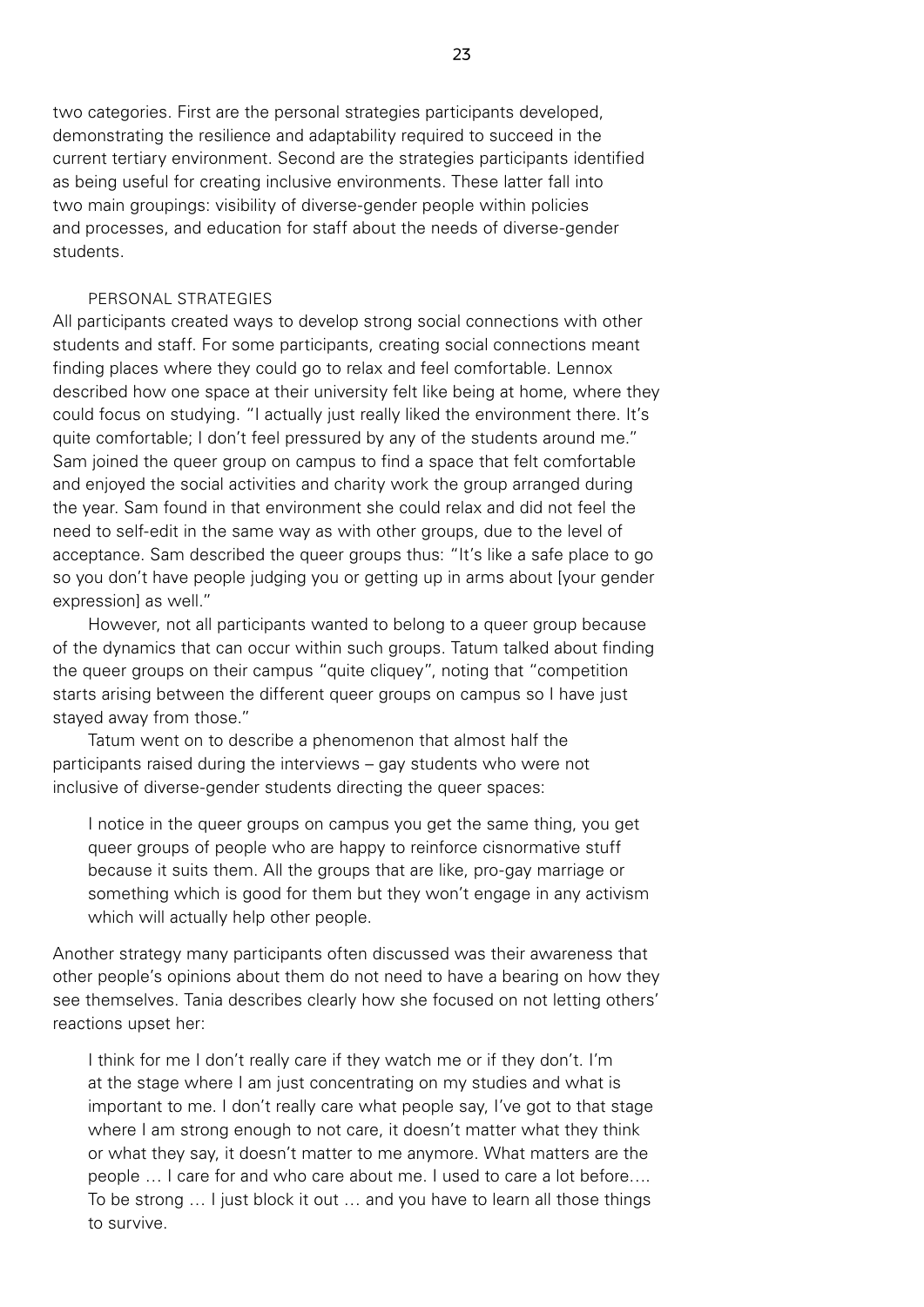For several participants such as Tania, the ability to set clear boundaries was reported as an effective strategy for remaining positive and staying focused on personal study goals. Along with the ability to create strong social connections with others, participants thus demonstrated a high level of personal resilience to address the challenges they faced due to their diverse-gender identities.

## VISIBILITY OF DIVERSE-GENDER PEOPLE

When participants were asked what strategies support inclusive practice in tertiary education, the strongest response was related to visibility of diverse-gender identities in all areas of tertiary life. They reported that visibility promoted a sense of belonging and feeling valued.

Several participants mentioned that having their correct gender and name recorded in the system makes a big difference. Lennox described an example of how tertiary institutes could ensure the correct data are gathered.

University forms should have a third option for gender with a box for preferred label (if any), along with a dropdown menu for preferred pronouns and a space beside your legal name for your preferred name if it hasn't been changed legally. That way, your academic transcripts would be correct for you and who you are*.* 

While most participants wanted the ability to have their correct gender identities recorded on their files, some participants challenged the need for collecting data regarding gender at all. Jay suggested those gathering the data should consider not only how they collect gender details, but also whether they were relevant for each situation.

I think that a lot of the forms that you end up having to fill in online have a binary gender option on them and I think there should either be another option or they should scrap gender completely. Because why do you need to know?

However, overall, participants reported that increasing the visibility of diverse genders is a way of demonstrating to this population that they are considered important and that the tertiary provider is genuinely committed to creating inclusive environments.

#### STAFF EDUCATION

A strong link was found between the need to increase the visibility of diversegender students and the importance of providing diversity education for staff. All participants reported the positive impact of encountering staff who have an awareness of diverse-gender identities. Staff demonstrated this awareness through their language and behaviours, and these actions contributed to an environment where the participants felt acknowledged and supported.

Tania was taught by a staff member who could link her to suitable health providers through the institute's professional networks when she was having problems accessing appropriate medical support.

Actually [name omitted] was really good in helping, in fact, she was very good at helping me get onto my pills … she talked with one doctor at the [tertiary provider] clinic … that's how I came to be on the hormones, so I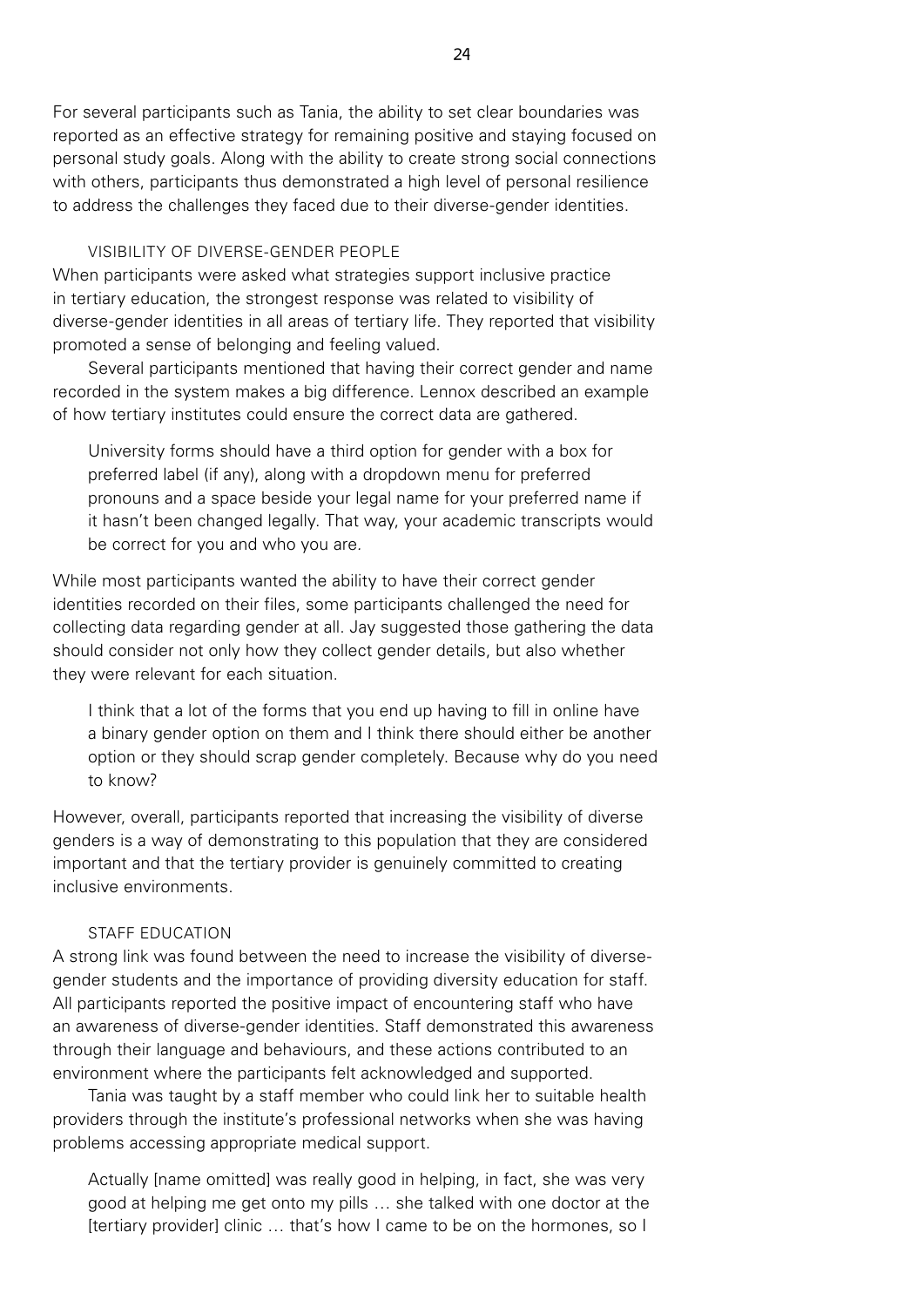just started this year.

Although all participants reported some positive experiences in relation to staff awareness about diverse-gender identities, they also acknowledged that these were not representative of their experiences with most staff. Jay's comment reflects the general feeling of all participants: "She's an inclusive person who happens to work for the university, it's not that the university happens to be inclusive."

The findings demonstrated the importance of ensuring a wide range of voices were heard when creating educational sessions that increased staff capability for the diverse-gender population. Tania highlighted the importance of ensuring multiple perspectives were heard to increase the effectiveness of inclusive practice. She suggested "more training which actually involves the students because a lot of the time training is provided by one person who gives their viewpoint on the issue and it becomes one-sided". Matua also commented on the challenge of recognising that the diverse-gender community does not speak with one voice:

Everybody is different. Even [within] our trans community [people] are extremely different. I find it hard because the spectrum is so broad, I could say one thing and the people next to me who are trans could say, "No that's not what I want." It's really tough.

#### SUMMARY OF FINDINGS

The findings demonstrate that participants experienced discrimination – primarily microaggressions – within the tertiary environment because of their gender identities. These microagressions were primarily related to gender norms, administrative processes that were not suitable and a lack of staff awareness about the needs of diverse-gender students. These findings align with the literature that reports diverse-gender people experiencing discrimination in all areas of life (Case et al., 2012; Clark et al., 2014; Effrig et al., 2011; Human Rights Commission, 2008; Rankin & Beemyn, 2012; Rossiter, 2014). The current study also shows that participants developed comprehensive personal strategies to manage the stress that discrimination creates. Finally, participants demonstrated a clear understanding of what institutional strategies work for them, or would work if implemented. These focus mainly on increasing the visibility of diverse-gender people within the institution and providing diversity education for staff. In line with the Human Rights Commission (2008) findings, the participants in this study are not seeking any special treatment; they simply wish to be treated with the same dignity and respect that their gender-conforming peers receive.

### **Conclusions**

Four key conclusions arise from the findings of this study that connect to the research questions about discrimination and inclusive strategies. The first conclusion is related to diverse-gender students themselves and the other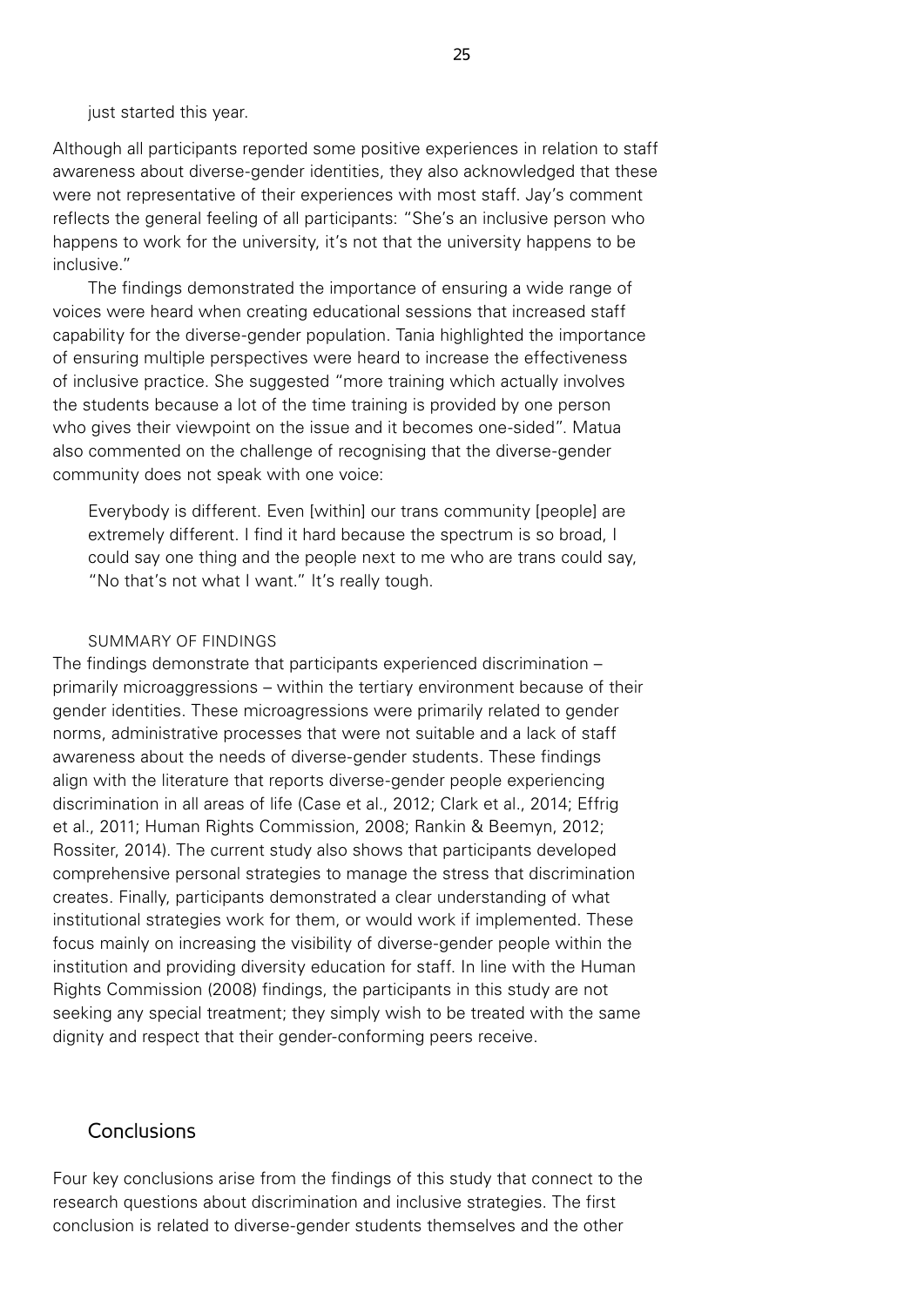three are related to the tertiary environment.

DIVERSE-GENDER STUDENTS INCREASINGLY EXPECT TO BE INCLUDED Findings indicate that all the participants had a clear understanding of their right to be included within tertiary environments. The participants reported clear examples of when they felt excluded and how this problem could be resolved. The literature links this increasing demand for inclusive education to the growing refusal of the diverse-gender community to accept cultural, legal and political barriers in all areas of life (Spade, 2011). Participants demonstrated a range of skills that both created a sense of personal security for themselves and ensured others were aware of how to create inclusive environments. As diverse-gender students continue to choose places where they feel secure and included, it will be important for staff to increase their awareness of what this population requires.

## THERE IS A LACK OF STAFF AWARENESS ABOUT DIVERSE GENDER IDENTITIES

The participants' experiences in all the tertiary environments demonstrated that staff, in general, were either not aware of how to include diverse-gender people, or lacked the motivation or confidence to make the necessary changes required. Overall, staff appeared willing to hear about diverse-gender students' experiences and to learn from them. However, this willingness often left diverse-gender students receiving attention that separated them from their cisgender peers. Participants talked about feeling uncomfortable when staff and other students expected them to be responsible for upskilling the cisgender population. This form of 'othering' highlights how diverse-gender people do not fit the gender norms and can sometimes be seen as odd or unusual (Muhr & Sullivan, 2013). As staff increase their awareness of gender diversity they will also start to see how gender norms impact all areas of the educational environment.

## GENDER NORMS ARE REINFORCED IN EDUCATIONAL SYSTEMS AND IN CURRICULA

The findings showed a lack of visibility of diverse-gender people within policies and processes, and clearly demonstrated how binary gender norms are woven throughout educational systems. This socialisation of gender norms is often invisible to those who conform, so these norms are unconsciously reinforced in both educational systems and curricula (Muhr & Sullivan, 2013). The literature suggests that staff could usefully consider how gender norms are perpetuated in language within classroom activities and course content (Spade, 2011). This increased awareness may provide the opportunity for staff to adjust some of the unconscious messages that have been delivered about binary gender norms. Until such changes occur, gender norms will continue to be reinforced overtly and covertly in many aspects of tertiary education.

## THERE IS A LACK OF RESEARCH ABOUT BEST PRACTICE Within educational settings, little research informs practice in relation to diverse-gender inclusion. This lack of research and debate connected to best practice for inclusivity could explain the participants' perception that there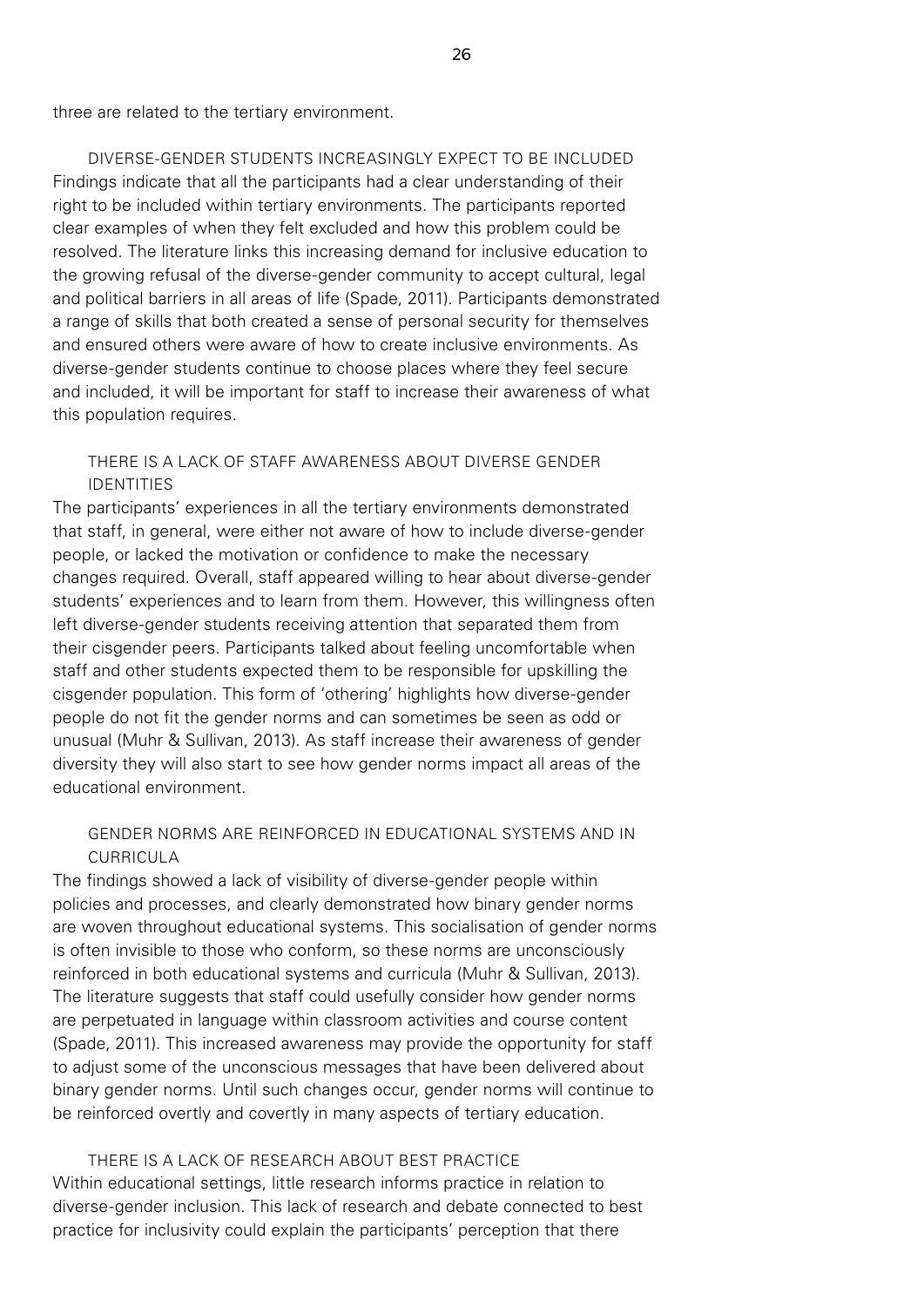is a lack of attention being paid to their needs. Rands (2009) acknowledges the lack of research as problematic given that diverse-gender people are participating in all levels of the educational system. Unless tertiary providers are aware of diverse-gender students' experiences, these students will continue to experience marginalisation and barriers to reaching their full potential.

Tertiary providers often make public comments about providing inclusive environments; however, as noted, there is very little research about what best practice in this area looks like. Rands (2009) states that all teacher-education programmes should be designed to ensure that staff know how to support the growth of diverse-gender students. This study may provide some direction for tertiary providers who are working towards inclusive practice. It is important that the focus remains on the power and privilege of the majority inherent in the educational system (gender-conforming privilege) to avoid placing the burden of change on the diverse-gender community. In this model of change, instead of a focus on empowering diverse-gender people to deal with the challenges gender norms create, the focus is on changing social systems to reflect gender diversity so that all can feel authentically included.

## Recommendations

The findings of this study have led to the development of four recommendations. The table below shows the links between the study findings, the conclusions, and these recommendations.

| Study findings                                                                                                        | Conclusions                                                                   | Recommendations                                                                                                                                                                                                         |
|-----------------------------------------------------------------------------------------------------------------------|-------------------------------------------------------------------------------|-------------------------------------------------------------------------------------------------------------------------------------------------------------------------------------------------------------------------|
| Students experiencing<br>minority stress and<br>the personal strategies<br>they have developed in<br>response.        | Diverse-gender<br>students increasingly<br>expect to be included.             | That tertiary providers recognise the impact that gender norms<br>have on diverse-gender students and work to normalise gender<br>diversity.                                                                            |
| Lack of diversity<br>education for staff.                                                                             | There is a lack of<br>staff awareness<br>about diverse-gender<br>identities.  | That tertiary providers deliver educational programmes for staff<br>that support the active creation of inclusive environments for<br>diverse-gender students.                                                          |
| Gender normativity<br>and the lack of<br>visibility of diverse-<br>gender identities<br>in policies and<br>processes. | Gender norms<br>are reinforced in<br>administrative systems<br>and curricula. | That institutions investigate policies, processes and curricula<br>to ascertain areas where diverse-gender identities require<br>inclusion.                                                                             |
| Perceived lack of<br>support from staff for<br>the diverse-gender<br>community.                                       | There is a lack of<br>research about best<br>practice.                        | That research scholarships be established for diverse-gender<br>researchers to support increased research within the community<br>and create events where findings relating to diverse-gender<br>studies can be shared. |

#### TABLE 1: SUMMARY OF RECOMMENDATIONS IN RESPONSE TO FINDINGS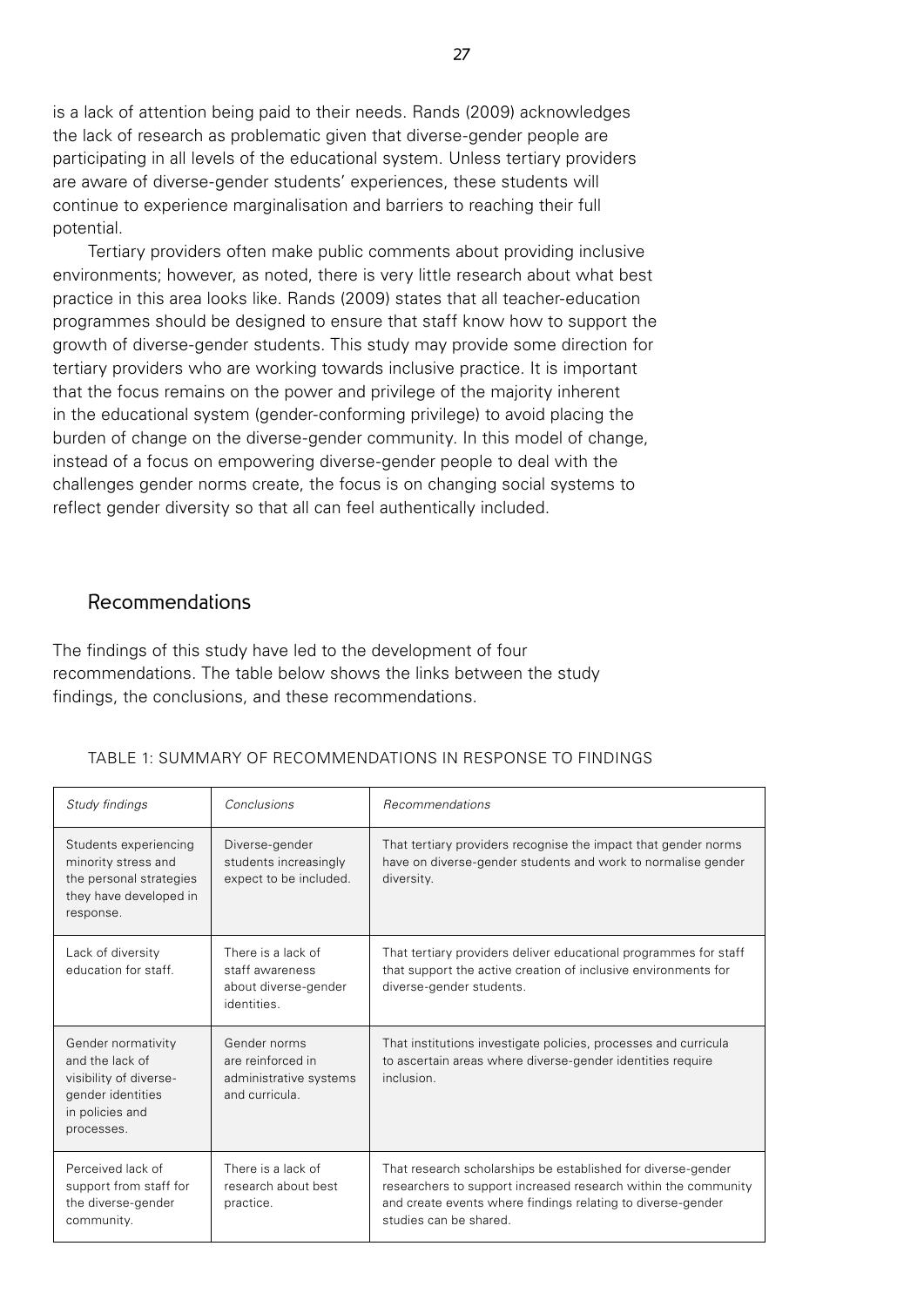Whilst these recommendations focus on increasing the visibility of diversegender people within the tertiary environment it is important to note that educational practitioners also need to protect students' right to selfdetermination and therefore protect the right to remain invisible for those who wish to. Cisnormativity still permeates educational institutions. Therefore, visibility does not equal safety (Burford, MacDonald, Orchard, & Wills, 2015). Visibility is not inherently good and those wishing to remain invisible have as much right to do so as those wishing to be seen. There is no easy answer to this challenge. Ideally everyone will find a place to stand and know they are valued and respected.

## References

Beemyn, B. G., & Rankin, S. R. (2011). *The lives of transgender people*. New York: Columbia University Press.

Braun, S., Peus, C., Weisweiler, S., & Frey, D. (2013). Transformation Leadership, job satisfaction and team performance: A multilevel mediation model of trust. *The Leadership Quarterly*, *24*, 270-283.

Burdge, B. J. (2007). Bending gender, ending gender: Theoretical foundations for social work practice with the transgender community. *Social Work*, *52*(3), 243-250. doi: 10.1093/sw/52.3.243

Burford, J., Lucassen, M., Penniket, P., & Hamilton, T. (2013). *Educating for diversity: An informative evaluation of the Rainbow Youth sexuality and gender diversity workshops*. Auckland, NZ: Rainbow Youth Incorporated.

Burford, J., MacDonald, J., Orchard, S., & Wills, P. (2015). (Trans)gender diversity, cisnormativity and New Zealand educational cultures: A dialogue. In A. C. Gunn & L. A. Smith (Eds.), *Sexual cultures in Aotearoa/New Zealand education*. Dunedin, NZ: Otago University Press.

Case, K. A., Kanenberg, H., Erich, S. A., & Tittsworth, J. (2012). Transgender inclusion in university nondiscrimination statements: Challenging gender-conforming privilege through student activism. *Journal of Social Sciences*, *68*(1), 145-161. doi: 10.1111/j.1540-4560.2011.01741.x

Cegler, T. D. (2012). Targeted recruitment of GLBT students by colleges and universities. *Journal of College Admission*, (215), 18-23.

Clark, T. C., Lucassen, M. F. G., Bullen, P., Denny, S. J., Fleming, T. M., Robinson, E. M., & Rossen, F. V. (2014). The Health and Well-Being of Transgender High School Students: Results From the New Zealand Adolescent Health Survey (Youth '12). *Journal of Adolescent Health 55*, 93 - 99.

Courvant, D. (2011). "Strip!" *Radical Teacher*, (92), 26-34.

Dawson, C. (2009). *Introduction to research methods: A practical guide for anyone undertaking a research project*. London: Constable & Robinson Ltd.

Effrig, J. C., Bieschke, K. J., & Locke, B. D. (2011). Examining victimization and psychological distress in transgender college students. *Journal of College Counseling*, *14*(2), 143-157.

Evers, J., & de Boer, F. (2012). *The qualitative interview: Art and skills*. The Hague, Netherlands: Eleven International Publishing.

Gamson, J. (2000). Sexualities, queer theory, and qualitative research. In N. K. Denzin & S. Lincoln (Eds.), *Handbook of qualitative research* (pp. 347-365). Thousand Oaks: Sage.

Human Rights Commission. (2008). *To be who I am – report of the inquiry into discrimination faced by transgender people*. Wellington, NZ: Author.

Lofland, J., Snow, D., Anderson, L., & Lofland, L. H. (2006). *Analyzing social settings: A guide to qualitative observation and analysis*. (4th ed.). Belmont, CA: Wadsworth/Thompson Learning.

Macdonald, J. (2011). *A coalitional politics of incoherence: Ethical (trans)masculinities in New Zealand.* (Unpublished masters thesis). University of Otago, Dunedin, New Zealand.

Merriam, S. B. (2014). *Qualitative research: A guide to design and implementation*. San Francisco, CA: Jossey-Bass.

Moore, N. (2013). *How to do research: A practical guide to designing and managing research projects* (3rd ed.). London, UK: Facet Publishing.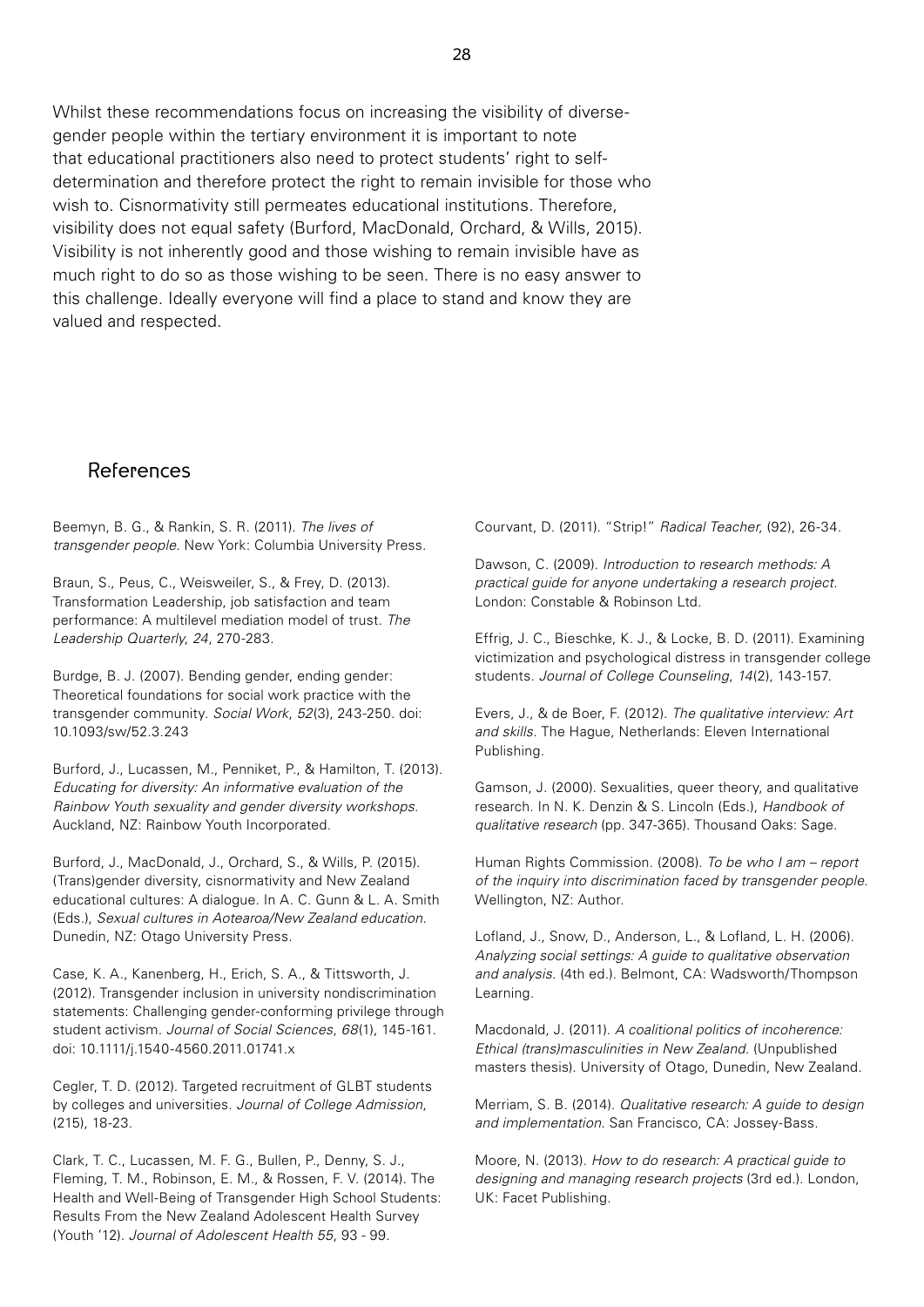Muhr, S., & Sullivan, K. (2013). "None so queer as folk": Gendered expectations and transgressive bodies in leadership. *Leadership*, *9*(3), 416-435.

North, C. E. (2010). Threading stitches to approach gender identity, sexual identity, and difference. *Equity & Excellence in Education*, *43*(3), 375-387. doi: 10.1080/10665684.2010.491415

Otago University Students Association. (2003). *How safe? How safe and inclusive are Otago secondary schools? A report on the implementation of recommendations from the "Safety in our schools" action kit*. Retrieved from https:// www.ousa.org.nz

Rands, K. E. (2009). Considering transgender people in education: A gender-complex approach. *Journal of Teacher Education*, *60(4)*, 419-431.

Rankin, S., & Beemyn, G. (2012). Beyond a binary: The lives of gender-nonconforming youth. *About Campus*, *17*(4), 2-10. doi: 10.1002/abc.21086

Renn, K. A. (2007). LGBT student leaders and queer activists: Identities of lesbian, gay, bisexual, transgender, and queer identified college student leaders and activists. *Journal of College Student Development*, *48*(3), 311-330.

Riches, M. (2011). *How do we make it better? Mapping the steps towards a more supportive coming out environment for queer youth in Aotearoa New Zealand*. Hamilton, NZ: The University of Waikato. Retrieved from www.union.org.nz

Rossiter, H. (2014). *Girl in a kink's skirt: A socio-cultural examination of butch transwomen and the trans community.* (Unpublished masters thesis). University of Auckland, New Zealand.

Skene, J., Hogan, J., de Vries, J., & Goody, A. (2008). *The ALLY Network at The University of Western Australia: The early years*. Perth: University of Western Australia.

Spade, D. (2011). Some very basic tips for making higher education more accessible to trans students and rethinking how we talk about gendered bodies. *Radical Teacher*, *Winter 2011,* 57-62.

Tracy, S. J. (2012). *Qualitative research methods*. Somerset, NJ: Wiley.

Turner, D. W., III. (2010). Qualitative interview design: A practical guide for novice investigators. *The Qualitative Report*, *15*, 754-760.

Valentine, G., Wood, N., & Plummer, P. (2009). *The experience of lesbian, gay, bisexual and trans staff and students in higher education*. London, UK: Equality Challenge Unit.

Woods, T. (2013). *Flying under the radar.* Master of Health Sciences, Unitec Institute of Technology, Auckland.